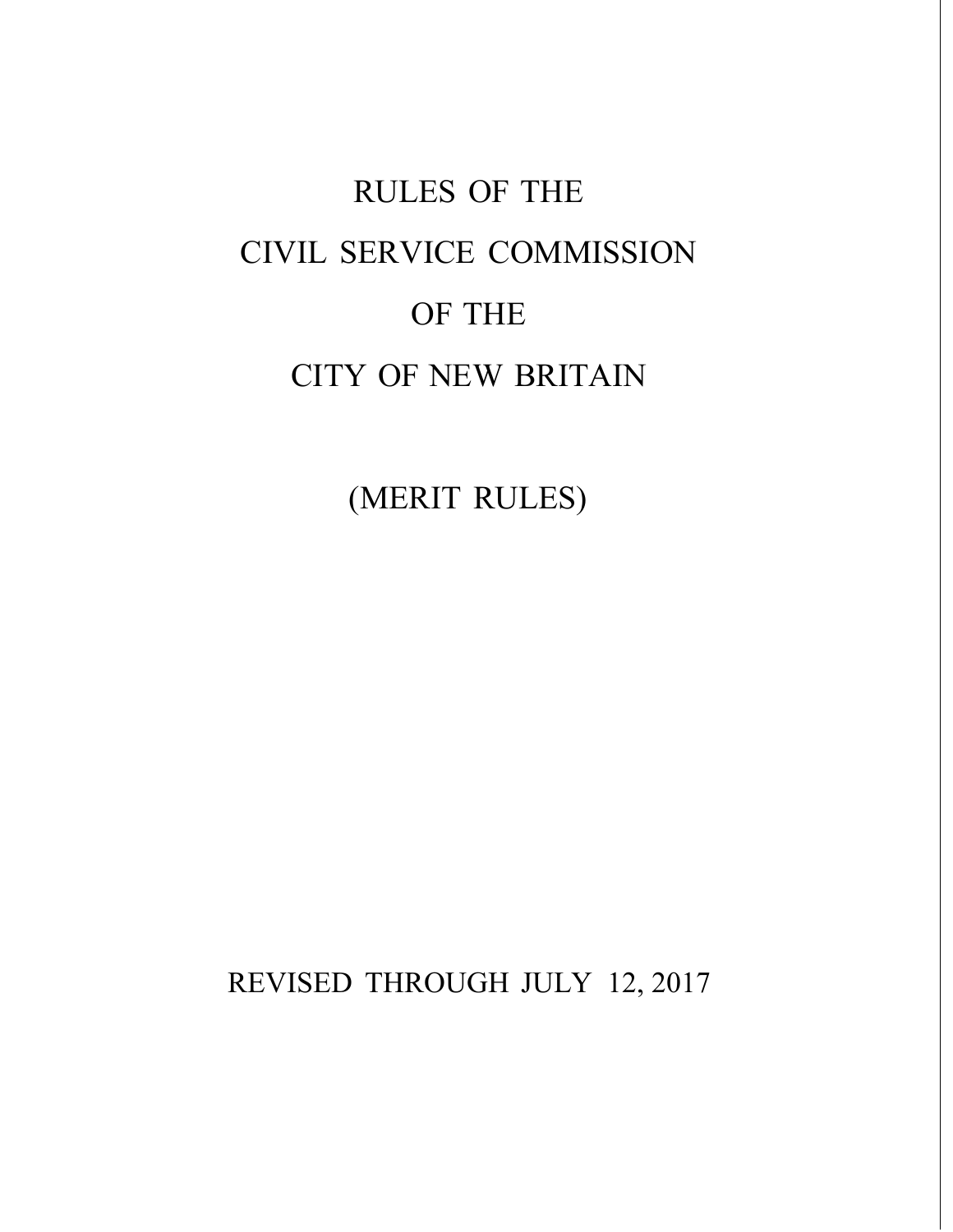## RULEI. PURPOSE ANDAMENDMENT OFRULES

A. Itis the purpose of these rules to give effect to the provisions of the Charter of the City of New Britain with particular reference to Section 302 of such Act which provides: "Said Commission shall: (1) after public hearing adopt and amend rules and regulations for the administration of this chapter which shall have the force and effect of law, upon approval by a majority vote of the Common Council, including classification and compensation plans for employees in the classified service, together with rules for their administration . . .".

B. Amendments to these rules may be proposed by the Director of Human Resources or Civil Service Commission. The Commission, after public hearing, shall submit them to the Common Council for approval. At least ten (10) days notice of a public hearing shall be given by the Director of Human Resources by publication in at least one (1) newspaper of daily circulation in New Britain. Upon approval of any amendment to these rules by the Common Council, the Director of Human Resources shall promptly transmit such amendments to appointing authorities, post them on the City Hall bulletin board, and file them with the Town Clerk as required by law.

## RULE II. DEFINITIONS

A. The definitions in Section 453 of the City Charter shall apply likewise to these rules. In addition, the following words and terms, unless the context clearly requires otherwise, shall have the meaning indicated below:

- 1. "Absence Without Leave" means the period of time an employee is not at work, has not notified the city, or has not received permission for such absence.
- 2. "ActingAssignment" means anassignment to apermanent, fulltime vacancy of an employee who is to fill the position on an interim basis. Such acting appointments will be made only upon the existence of a bona-fide vacancy, and will be terminated upon promulgation of a certified employment list orwithin sixmonths, whichever occurs first. If a certified employment list is not promulgated within six months of appointment to an acting position, approval to continue the acting assignment must be granted by the Appointing Authority and the Civil Service Commission in blocks oftime not to exceed 90 calendar days. For purposes ofthis definition, the term "Acting" does not apply to provisional appointments or special assignments in any city department.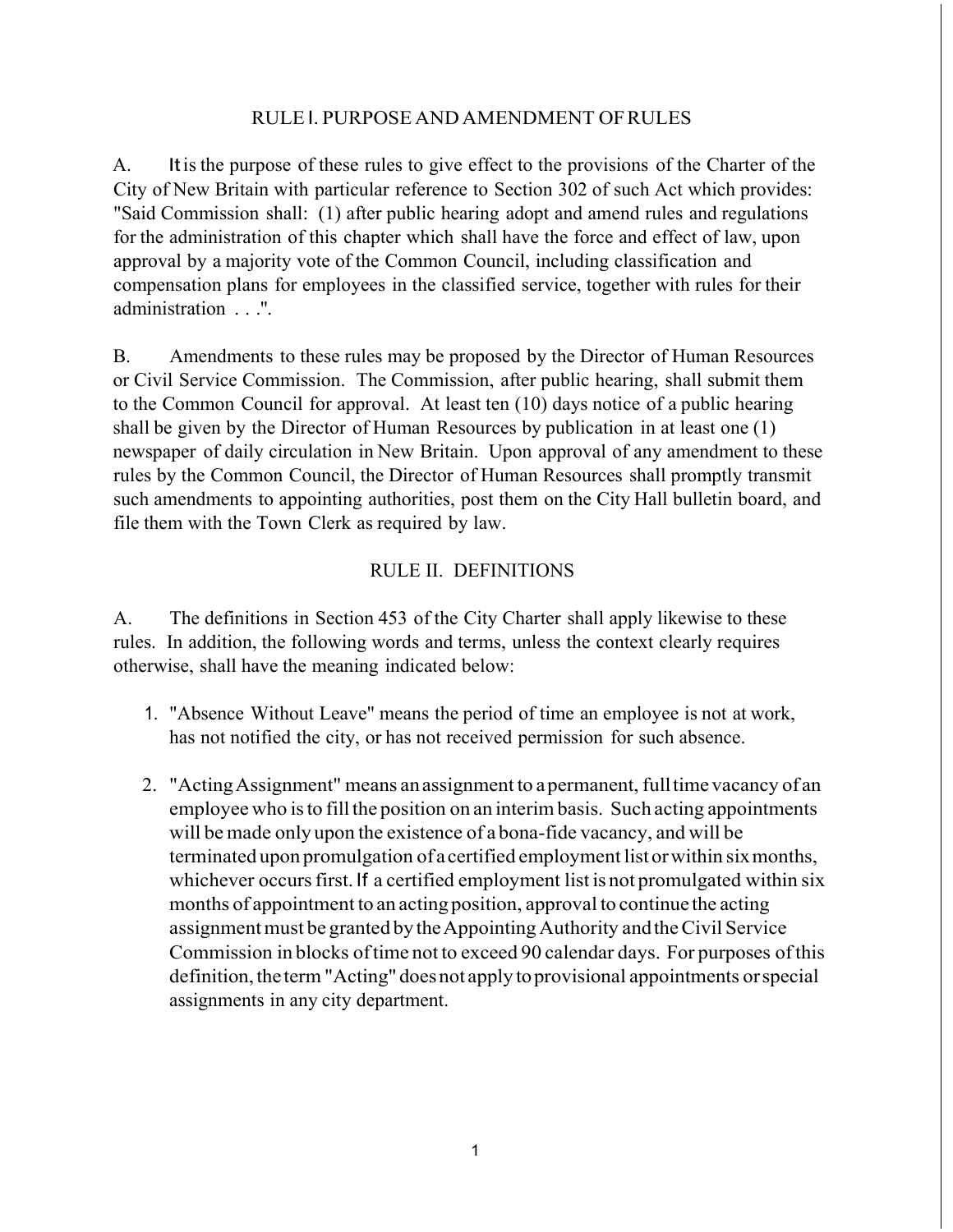- 3. "Allocation" means the assignment of an individual position to an appropriate class on the basis of the kind, difficulty, and responsibility of the work actually performed in the position.
- 4. "Certification of Open Competitive Examination Results" means approval by the Civil Service Commission.
- 5. "Certification of Eligible" means the act of forwarding names from a Certified Employment List to an Appointing Authority for the purpose of filling a bonafide position vacancy. The forwarding of names shall be done in accordance with the "Rule of Five Plus Three".
- 6. "Class Specification" means the written description of a class containing the official title, a statement of the duties, authority, and responsibilities of the class, the qualifications that are necessary or desirable for the satisfactory performance of the duties of the class, and the length of the period of probation.
- 7. "Days" Unless otherwise specified herein, any reference to day or days shall be construed to mean calendar days.
- 8. "Demotion" means the change of an employee from a position in one class to a position in another class having a lower maximum salary rate.
- 9. "Dismissal" means the complete separation of an employee from the service for just cause or by failure on his/her part to complete the probationary period successfully.
- 10. "Domiciled" means that place where an individual has his/her true, fixed and permanent home and which constitutes his/her primary residence and whenever the individual is absent he/she has the intention of returning. To be certified as an individual domiciled in the City of New Britain, an applicant shall have filed proof of domicile at the time of filing his/her application for employment. Subsequent verification may be required at time of appointment.
- 11. "Eligible" means a person whose name is on a re-employment, or certified employment list and who may be certified for appointment.
- 12. "Full-time Position" means a position requiring the observance of scheduled working hours on a year-round basis.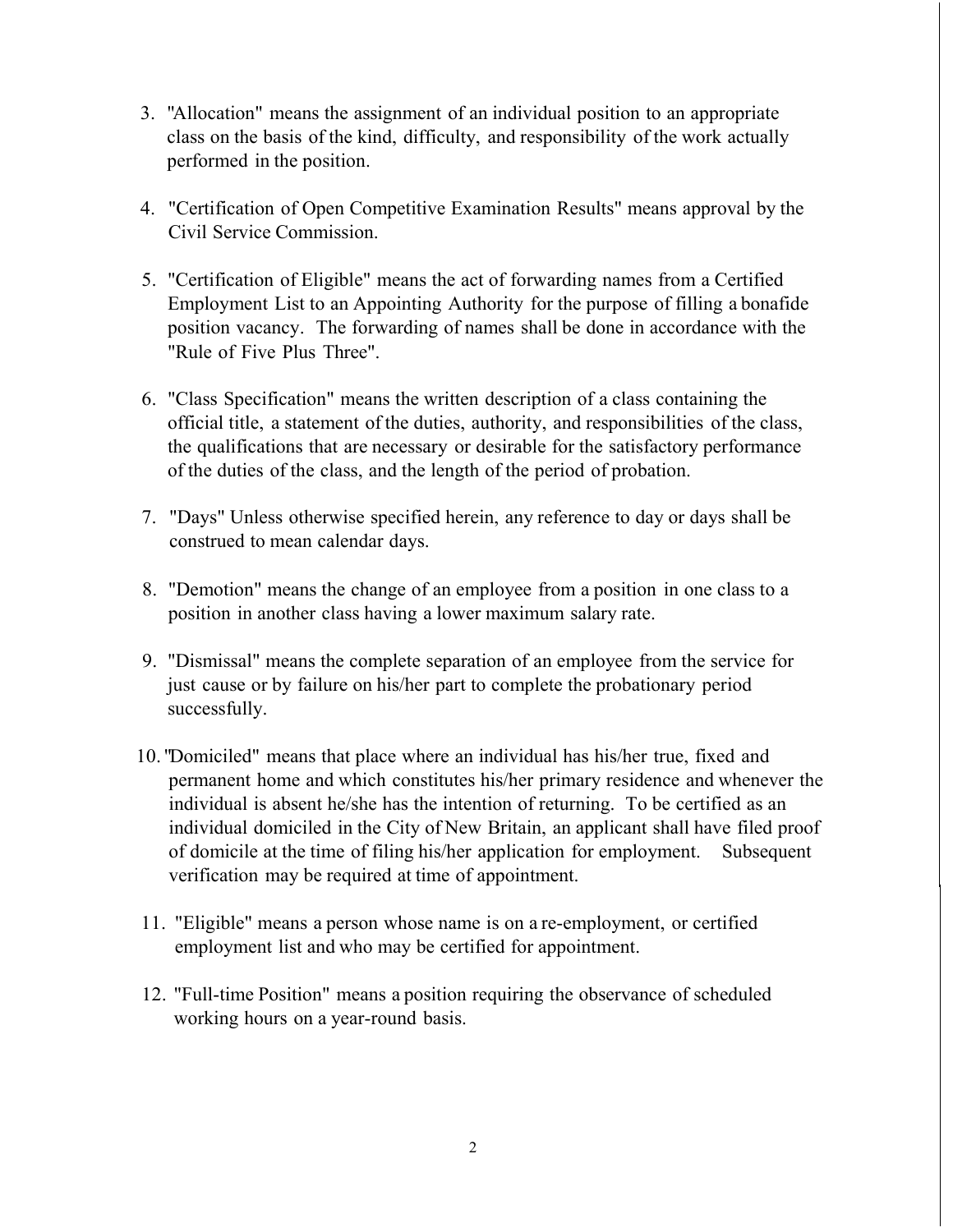- 13. "Heads of Departments" (or "Department Heads") shall mean permanent employees who are the administrative heads of an agency or a department, who report directly to the Mayor and/or a Board or Commission. Heads of Departments have duties which include the development and oversight of the agency or department budget, recommending disciplinary actions of subordinates to the Mayor and/or Board and Commission, and the administration of the City's performance evaluation system within his or her agency or department. Heads of Departments exercise substantial supervisory control over their agency or department.
- 14. "Layoff ' means the separation of an employee from the service for an indefinite period by reason of lack of work or funds.
- 15. "OpenCompetitiveEmploymentList"meanstheproposed listofeligible candidates that is prepared by the Civil ServiceCommission Office. Itis a list based upon the order ofranking of examination results. No onemay be appointed from this list until it has been certified by the Civil Service Commission. The CivilServiceCommission certifiestheOpenCompetitiveEmploymentListonly after establishing thatthe testing process conformed with the principles ofmerit, was non-discriminatory, and met established regulations.
- 16. "Open Competitive Examination" means an examination open to all qualified persons, including permanent employees of the City of New Britain.
- 17. "Open ended Competitive Employment List for Entry Level Police Officer" means the ongoing list of eligible candidates for entry level police officer as set for in Rule V Section 3C.
- 18. "Open ended Competitive Examination for Entry Level Police Officer" mean an examination for entry level police officer which is ongoing as long as a vacancy exists and there is an open seat in an academy.
- 19. "Original entry examination" shall be limited to open competitive examinations for the following classifications: Firefighter, Bus Driver, Clerk Typist I, Cashier Clerk, Police Matron, Dispatcher, or any other classification so designated by the Civil Service Commission
- 20. "Part-Time Position" means a position involving less than twenty (20) hours per week.
- 21. "Periodical" shall include any regularly published material, whether for sale or distributed for free.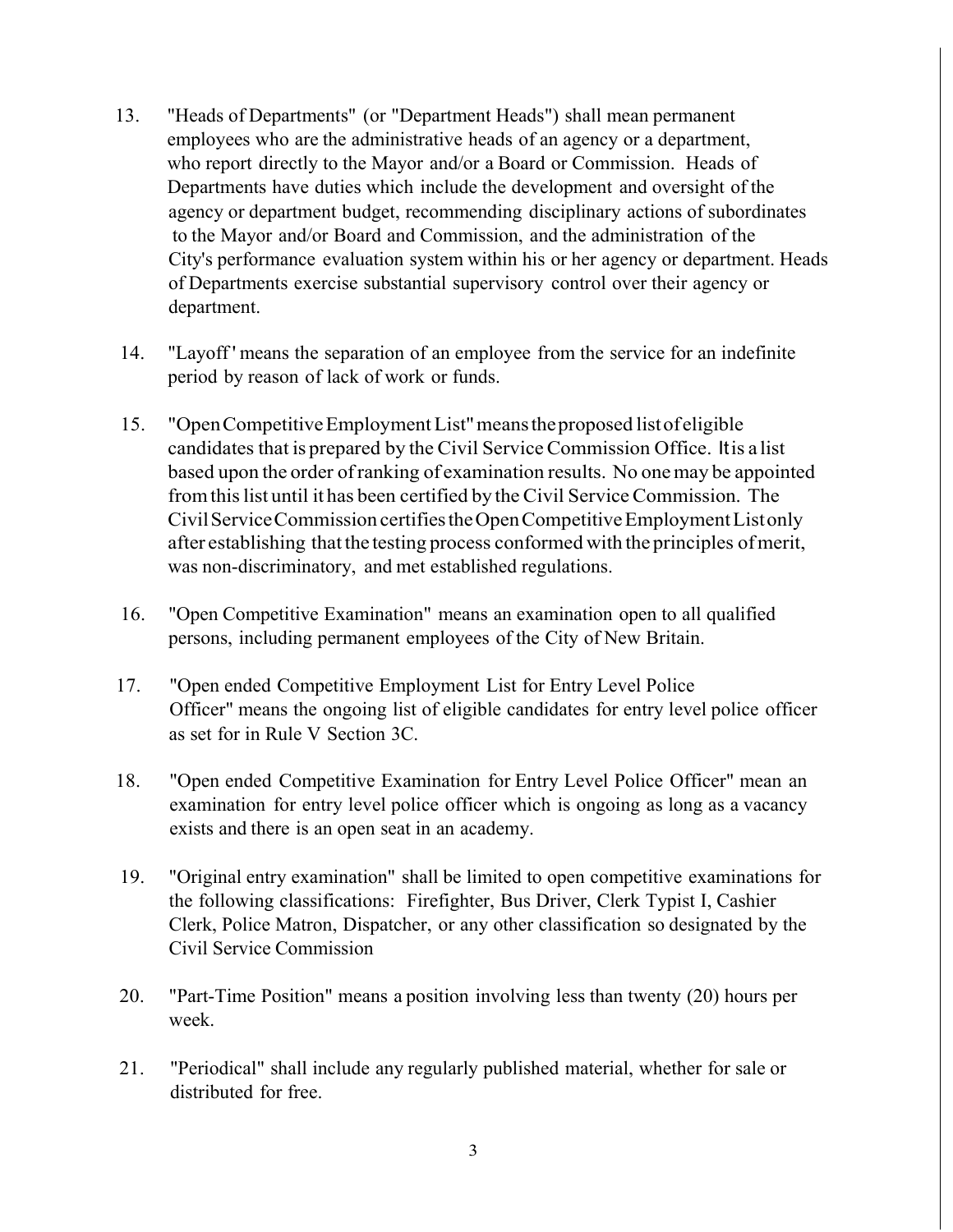- **22.** "Permanent Employee" means an employee who has satisfactorily completed a probationary period following appointment.
- **23.** Permanent Position" means an established position in the classified service in which the duties are of such a nature that it can be reasonably assumed that the position will continue indefinitely.
- **24.** "Promotion" means a change from one position to another position having the same or higher maximum rate of compensation, involving increased or different duties and responsibilities, and requiring an open competitive examination.
- **25.** "Re-assignment" means the change of an employee from one position to another position, in the same class or another class having the same maximum salary limits, involving the performance of similar duties and requiring substantially the same basic qualifications.
- **26.** "Seasonal Position" means a position requiring the observance of regular working hours, but which is filled annually on a recurring basis, not to exceed 6 months.
- **27.** "Suspension" means the temporary separation of an employee from the service for disciplinary reasons.
- **28.** "Temporary Position" means a regularly established position in the classified service created for a designated period of time.
- **29.** "Transfer" means the change of an employee from one department to another department in the same class or another class having the same maximum salary limits, involving the performance of similar duties and requiring substantially the same basic qualifications.

# RULE III. ESTABLISHMENT AND DEFINITION OF POSITIONS

A. Establishment of Permanent Positions. Whenever an appointing authority desires to establish a permanent position, or class of positions, or to establish additional positions in an existing classification in the classified service, said authority shall forward to the Civil Service Commission on forms supplied by that Commission, the following information:

- 1. The title of the position or class.
- 2. The number of positions to be filled.
- 3. A detailed description of the duties, responsibilities, and supervision exercised and received, if a new classification is involved.
- 4. A statement of the conditions requiring the establishment of the new class.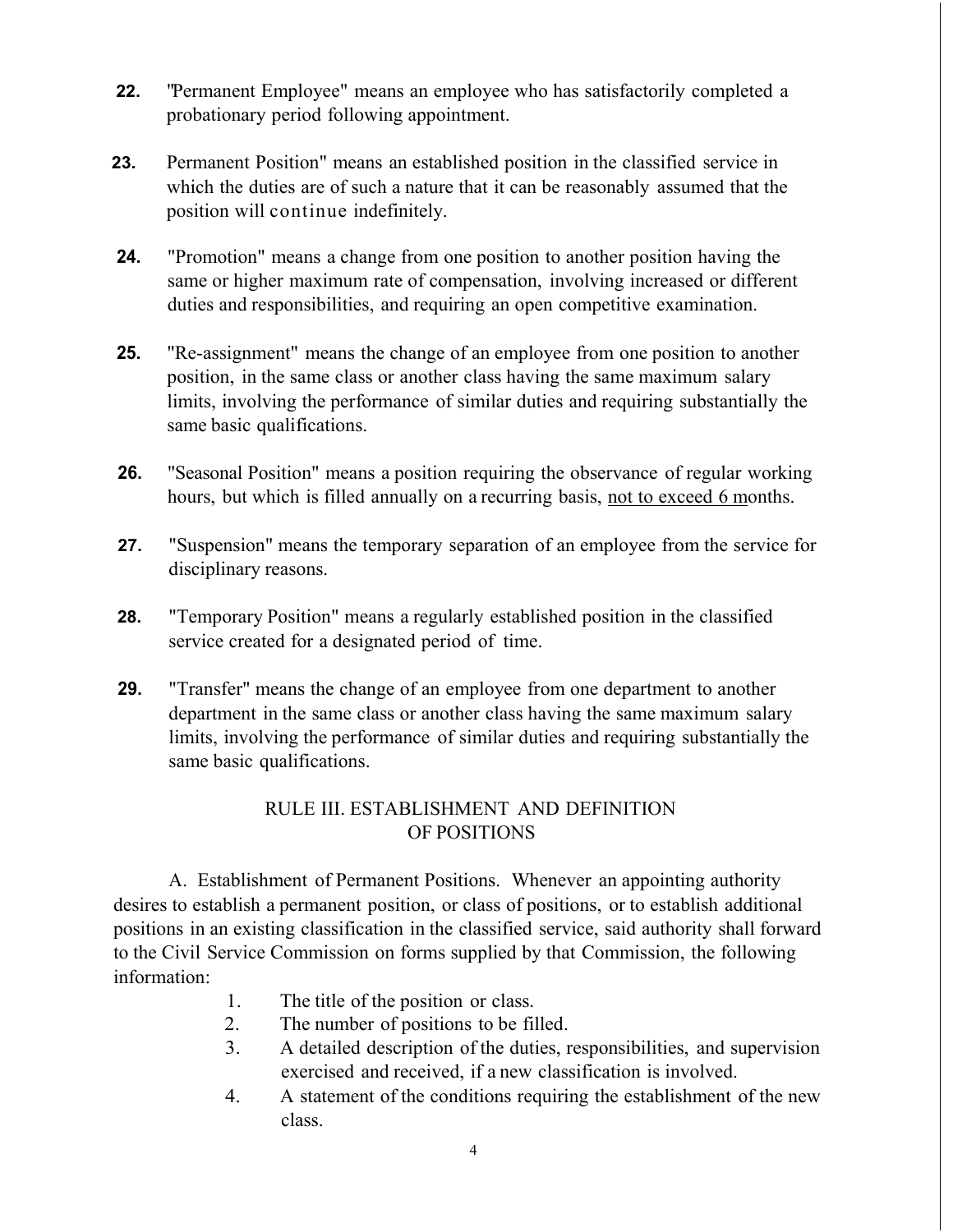- 5. An estimate of the length of time required.
- 6. The proposed compensation range.
- 7. The proposed effective date.
- 8. A statement of the availability of funds for such position or class of position.
- 9. A statement of whether there is a residency requirement for continued employment.

After a determination of the necessity for such new position or class of positions, the Civil Service Commission shall forward either its recolmnendation or disapproval of their establishment to the Common Council, giving its reasons therefor.

No person shall be appointed to, nor receive payment for any services performed in any position in the competitive classified service not authorized by the Common Council.

B. Establishment of Temporary Positions. Whenever, because of the temporary or seasonal nature of the work involved, an appointing authority desires to establish positions, the following information shall be submitted to the Civil Service Commission or Director of Human Resources:

- 1. The cause for the temporary positions.
- 2. The probable length of time required.
- 3. The duties to be performed.
- 4. The proposed compensation rate or range.
- 5. Availability of funds therefor.

If the Civil Service Commission determines that such temporary or seasonal positions are necessary, it may authorize the appointment of qualified persons, except that the Director of Human Resources is authorized to make such appointments for a maximum of thirty (30) days except that it shall expire no later than the day following the next regularly scheduled Civil Service Commission meeting.

C. Permanent and Temporary Full-Time, Part-Time and Seasonal Positions. Each position in the Classified Service shall be designated as either permanent or temporary and either full-time, part-time or seasonal as defined in these rules.

# RULE IV. METHOD OF FILLING VACANCIES

A. Requisition. When a vacancy occurs, the Department Head may submit a personnel requisition form to the Director of Human Resources. This requisition may be approved if the Department wishes to fill the vacancy, funds are available, and the appropriate approvals are secured. If a certified employment list of eligibles is available, certification will be made in the manner prescribed below: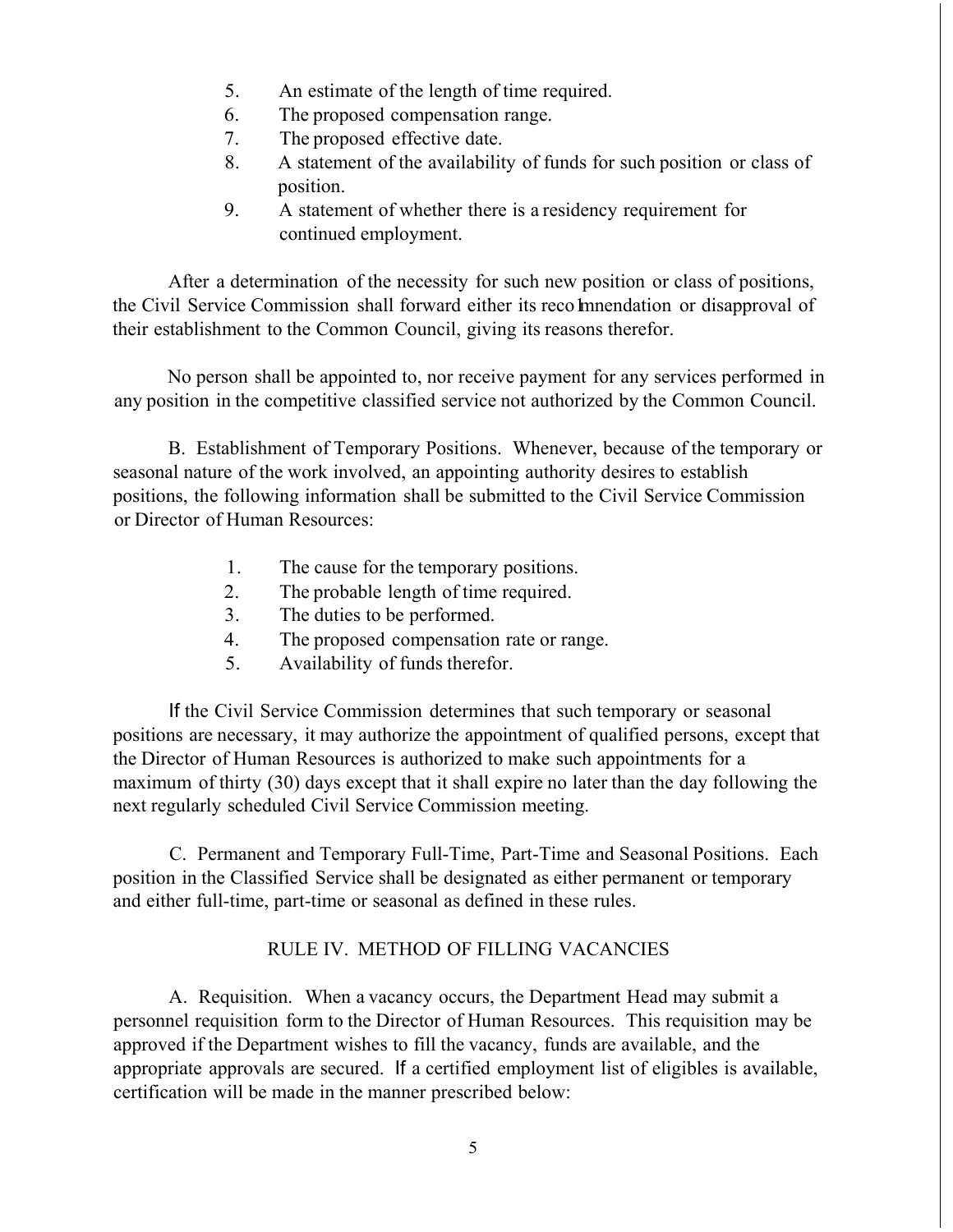B. In the filling of all vacancies, the Director of Human Resources shall use eligible lists or certified employment lists in the following order:

- 1. Re-employment Lists
- 2. Open Competitive Lists and/or Open Ended Competitive List for Entry Level Police Officer

Except that when the good of the service indicates otherwise, a transfer of an employee from another department in an equivalent class and grade may be affected upon request of both appointing authorities with the approval of the Director of Human Resources.

C. Provisional Appointments. When an appointing authority finds it essential to fill a vacancy and the Civil Service Commission is unable to certify eligibles for such vacancy because there is no existing appropriate certified employment list, or because there is not a sufficient number of persons on appropriate certified employment lists, who are willing to accept appointment, the Civil Service Commission may authorize the appointing authority to fill the vacancy by means of a provisional appointment. No provisional appointment shall be made without the prior approval of the Director of Human Resources and no payment shall be made for services rendered by the appointee prior to such approval. A provisional appointment shall expire automatically six (6) months from the date of such appointment and shall not be subject to renewal.

Provisional employees are not protected under these rules from suspension, layoff, or discharge.

D. Certification of Eligibles. In the filling of a vacancy from an open competitive certified employment list, the names certified to the appointing authority shall be those of the five (5) persons standing highest on the certified employment list plus the next three (3) highest ranked names on the certified employment list of individuals who are domiciled in the City of New Britain, if available except for entry level positions which are subject to the Rule of the List as set forth in Section 2-838 of the Code of Ordinances. For each list certified to the appointing authority the eight (8) eligible candidates will be categorized as the top five (5) chosen by "rank" and the next three (3) chosen by virtue of "domicile", if available. If there is more than one vacancy, the Civil Service Commission will certify one additional name from the appropriate category (rank or domicile), if available, for each additional position vacancy. Practically, this may mean forwarding names from each category (rank or domicile) in a "back-up" status, until such time as the first appointment is made and it is known from which category (rank or domicile) the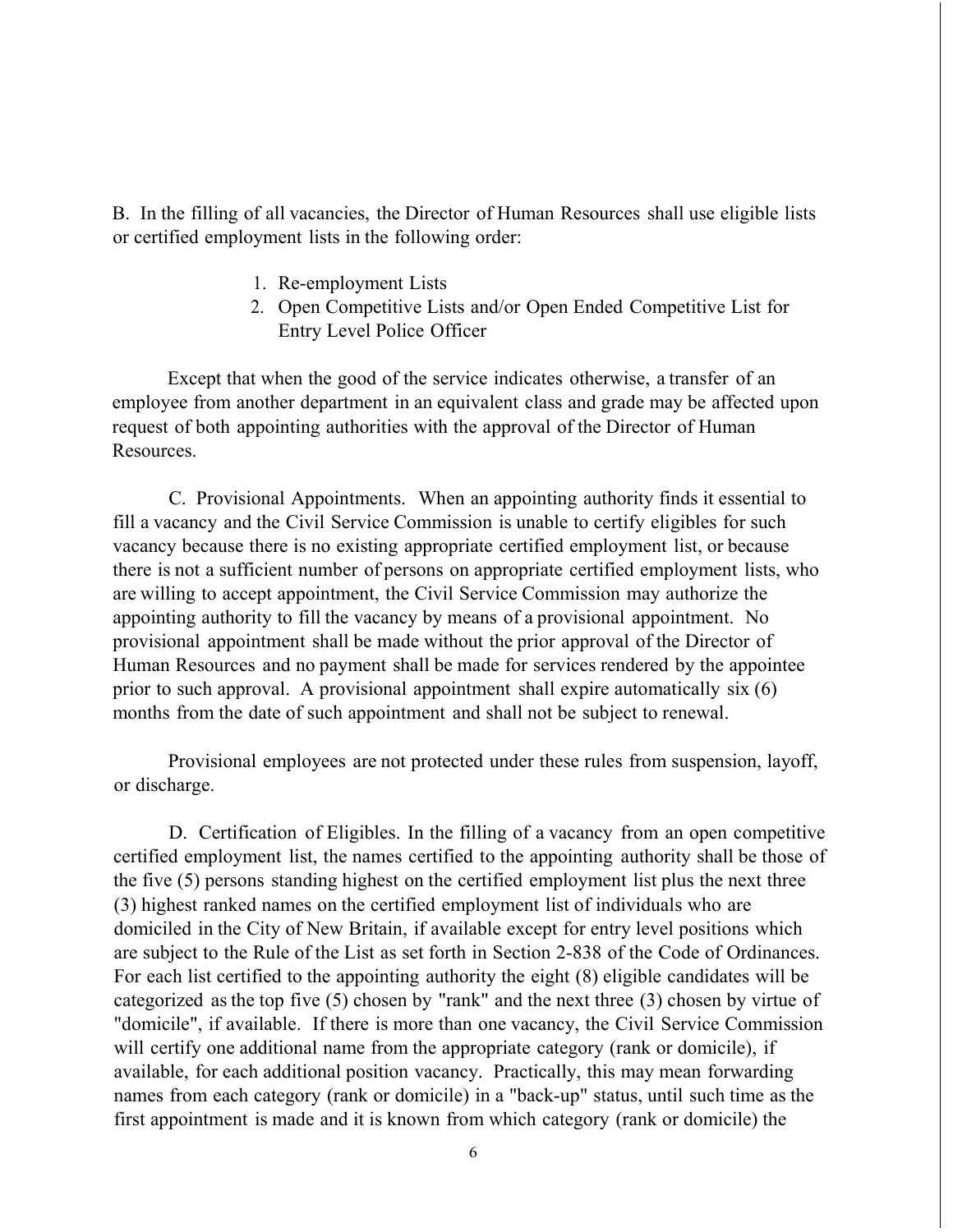appointee has been selected. If there is no complete list, then a list of the person(s) eligible shall be certified. The appointing authority shall forthwith appoint one of those whose names have been certified for each bonafide position vacancy, in accordance with the "Rule of Five Plus Three". The appointing authority shall appoint from the names certified off of the open competitive employment list no later than thirty (30) days after said list has been forwarded from the Civil Service Office, unless such time is extended by the Civil Service Commission.

## RULE V. RE-EMPLOYMENT AND EMPLOYMENT LISTS

A. Re-Employment List. When a permanent employee is laid off because of lack of work, lack of funds, or any other reasons not attributable to him/herself, his/her name shall be placed on a re-employment list for the appropriate class. In filling any vacancy, re-employment lists shall have priority over any other list. No name shall remain on any re-employment list for a period of more than two years.

B. Open Competitive Employment Lists. The Civil Service Commission shall establish and maintain such open competitive employment lists for the various classes of positions as it deems necessary or desirable to meet the needs of the city. On each such open competitive list the eligibles shall be ranked in order of their rating earned in tests given for the purpose of establishing such lists.

- 1) Any individual who has a current certification from the Connecticut Police Officer Standards and Training Council ("POST") or an individual from another state who is deemed to meet POST training requirements, shall upon application for the position of Police Officer, be automatically eligible for appointment whether or not there is an active employment list at the time.
- 2) Any individual who is a recent graduate of the recruit firefighter program at the Connecticut Fire Academy (CFA) or possesses similar credentials from another state which meet the National Fire Protection Association (NFPA) Professional Qualification System Standards, which is deemed by the Fire Chief to be equivalent, shall upon application for the position of Firefighter, be automatically eligible for appointment whether or not there is an active employment list at the time. The candidate shall have passed the Candidate Physical Agility Test (CPAT) within two years prior to appointment as a New Britain firefighter
- 3) For entry level police officer, there shall be an open ended competitive examination process. The open ended competitive process shall mean that applicants for entry level police officer need not wait for an announcement that the City of New Britain is accepting applications for entry level police officer by a specific deadline but rather can apply at any time by completing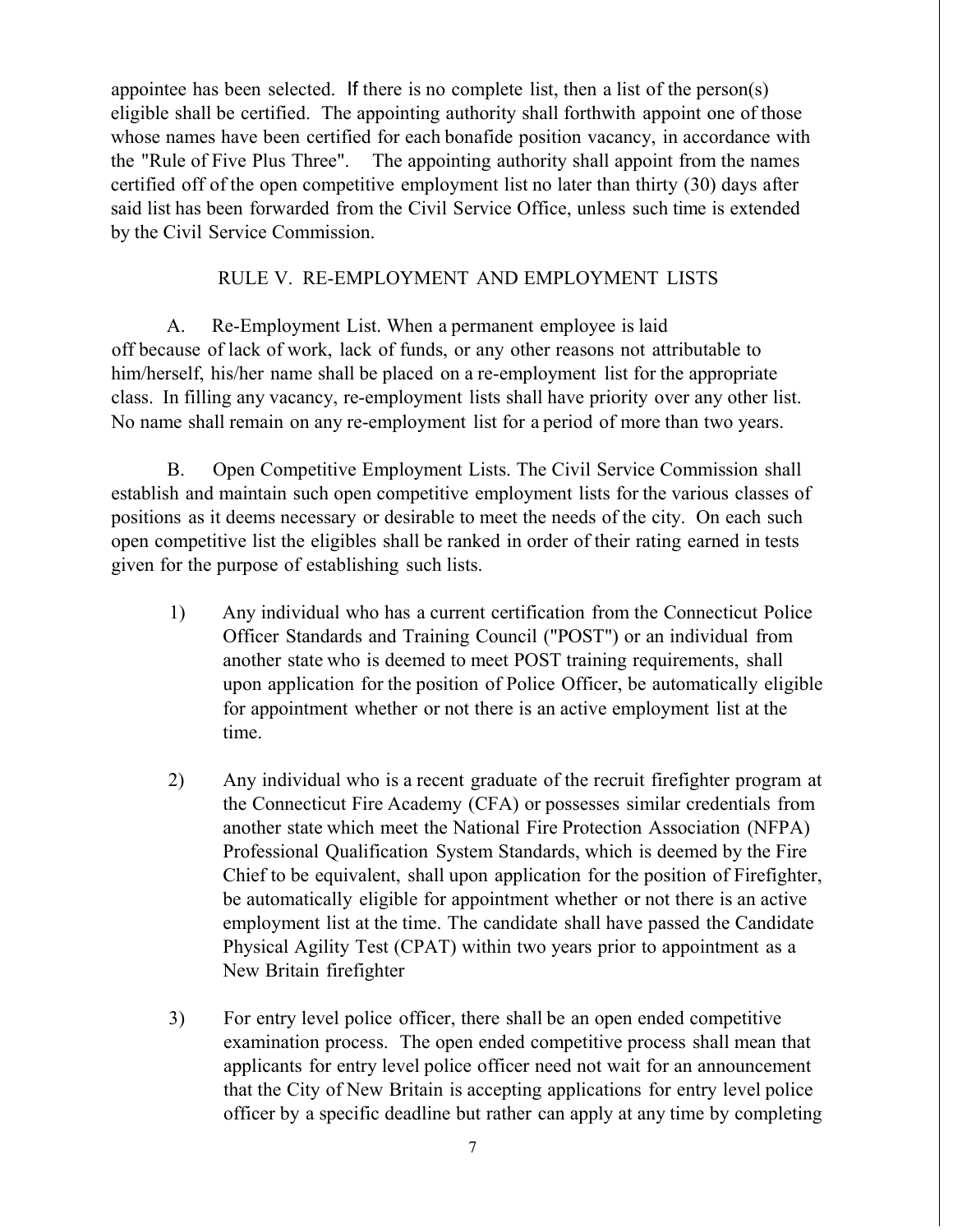an application on PoliceApp.com. Once an application is received on Policeapp.com, that application will be reviewed by the Human Resources Director to determine if the applicant meets the minimum qualifications for entry level police officer as set forth in Section 7-294e-16 of the Connecticut General Statutes. The Applicant must possess a Connecticut CHIP card at the time of application.

If the applicant has aConnecticut CHIP card, is determined by the Human Resources Director to meet the minimum qualifications and at the time of application there is avacancy in police officer and an available seat in a police academy, then the applicant will be contacted by the Human Resources Department to schedule a date and time to take theWonderlic examination which is a computer based examination. If there is not a vacancy in police officer and/orthere is not an available seat in apolice academy the application will be held for aperiod not to exceed oneyear should a vacancy and/or an available police academy seat become available. If a vacancy and/or an available police academy seat does not become available, the applicant will be required to reapply.

If the applicant passes the Wonderlic Examination, the applicant shall be eligible for appointment for a period not to exceed one year. The Human Resources Director shall report to the Civil Service Commission at the next regularly scheduled meeting the names of those applicants who pass the Wonderlic Examination however the Commission will not be required to certify the employment list.

The candidate's application will be forwarded to the police department for a prescreening. If the candidate passes the prescreening, a background check will commence which includes a polygraph examination. If the candidate passes the background and polygraph, a psychological examination will be scheduled. If the candidate passes the psychological examination, the candidate will be scheduled for a post offer medical examination. If the candidate passes the post offer examination, the candidate will be interviewed by the Chief. If the candidate passes the interview with the Chief, an interview will be scheduled with the Police Commission. If the Police Commission finds the candidate to be acceptable, a recommendation for hire will be made to the Mayor.

Ifan applicant/candidate fails anyportion ofthe above process, he/shemust wait one year before reapplying.

C. Order of Names on Lists. Names of eligibles shall be placed on the open competitive employment lists, in order of their final earned rating plus veteran's preference credit when applicable. In the case of ties in the final ratings, names shall be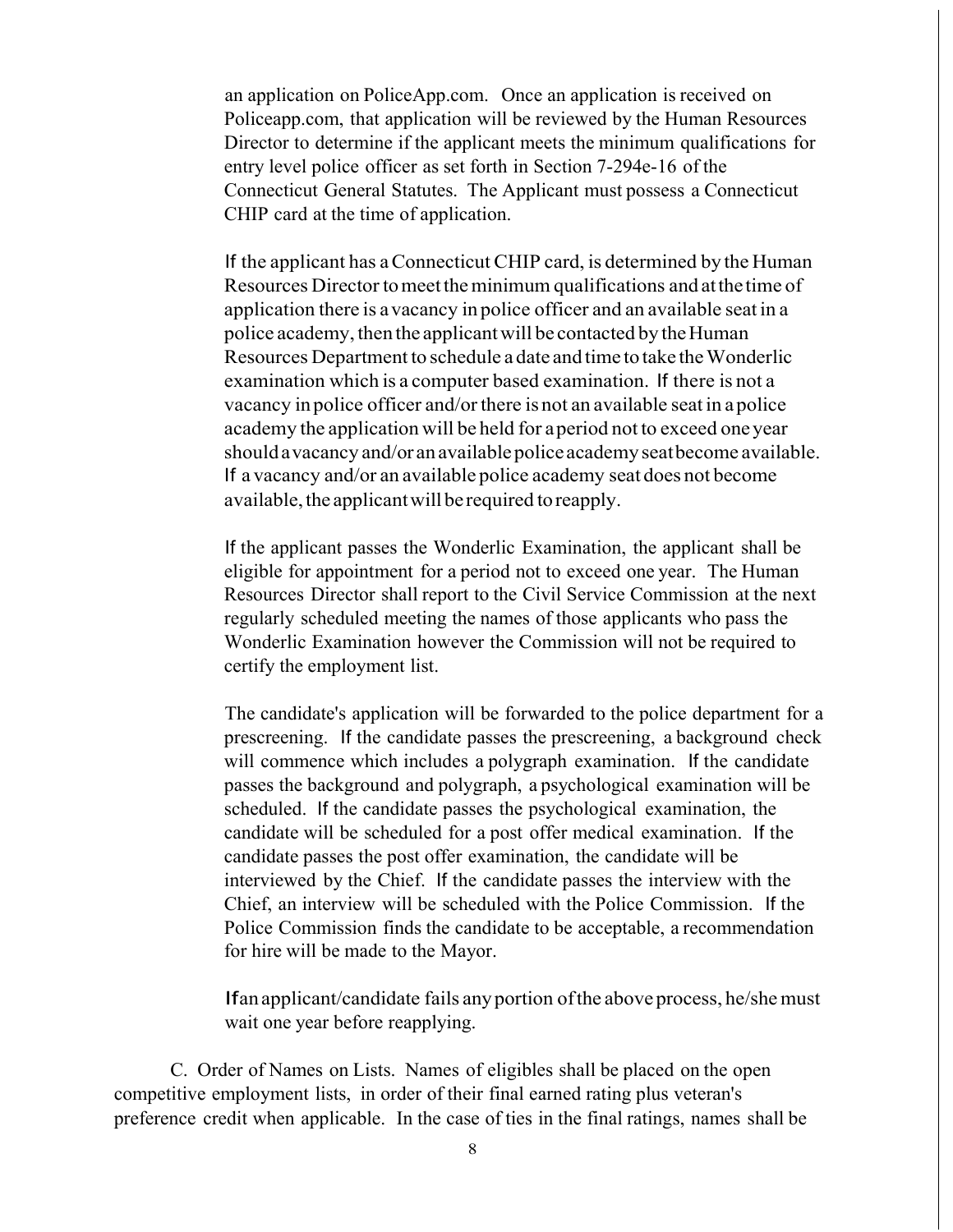placed on the open competitive list in the order of ratings earned in the part of the examination given the greatest weight.

D. Duration of Open Competitive Employment Lists. A certified open competitive employment list shall be in effect for one year from the date of its original establishment (certification) by the Civil Service Commission. The Civil Service Commission may, upon the showing of exigent or extenuating circumstances, extend the duration of the list at the time of original certification or any time thereafter when it is deemed to be in the best interest of the City. However, in no cases shall any certified employment list remain in force for more than two years.

E. Removal of Names from Employment List. The name of any person appearing on a certified employment list or re-employment list may be removed by the Director of Human Resources if the eligible requests in writing that his/her name be removed or if he/she cannot be located at the last known address on file with the Civil Service office. The name of any eligible may be removed by the Director of Human Resources if the name has been certified for appointment three (3) separate times and has not been appointed, or if the eligible has waived appointment three (3) times in the same class or position. If an eligible chooses to waive appointment, that individual will not be certified for employment before 30 days from the date of waiver, unless the need exists otherwise to certify that name prior to thirty days, as determined by the Director of Human Resources.

Any cause specified in Section 366 of the City Charter, or found in these rules for the rejection of applicants, may likewise be cause for the removal, by the Civil Service Commission, of the name of an eligible from the certified employment list(s) on which it appears. Any appeal from removal from an Employment List, or refusal to certify a name by the Director of Human Resources shall be heard by the Civil Service Commission. Their decision shall be final.

## RULE VI. APPLICATIONS AND APPLICANTS

A. Application Forms. Applications shall be made on forms provided by the Director of Human Resources. Such forms may require information covering training, experience, references, and other pertinent information. All applications must be signed by the applicant, in order to be considered complete. No applicant may be permitted to amend, alter or modify his/her application after submission to the Director of Human Resources, except if there is a change in the examination announcement. Persons domiciled in the City of New Britain shall submit proof of domicile at the time of application.

B. Announcement. All examinations for permanent, non-appointed positions in the classified service shall be published by posting announcements in such places as the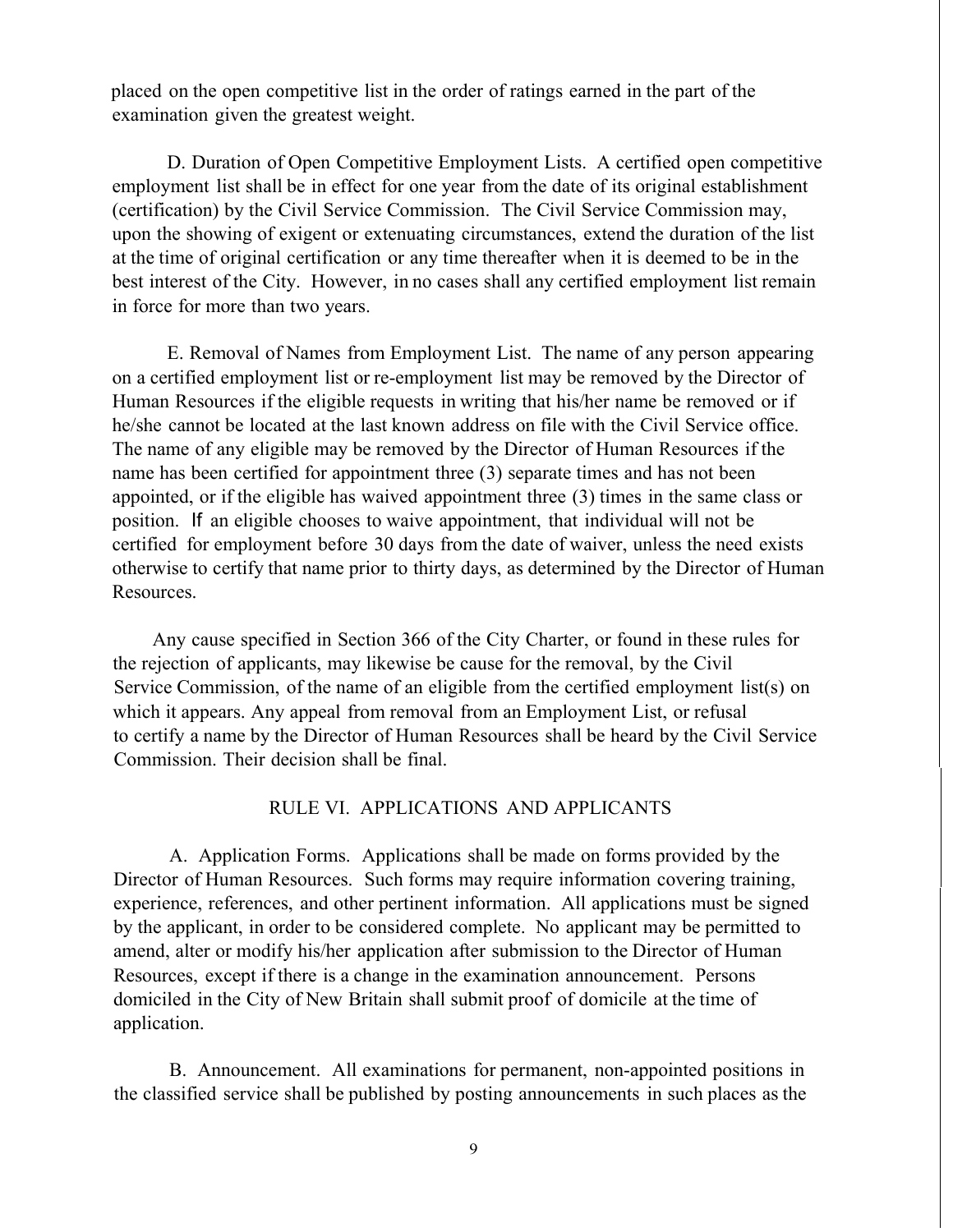Director of Human Resources deems advisable, including but not limited to newspapers in general circulation in the New Britain area, the City's website, and/or social media.

The announcement shall specify the title and salary range of the class for which the examination is announced, the nature of the work to be performed, the minimum qualifications for the performance of the work of the class, the time, place and manner of making application, the closing date for receiving applications, and other pertinent information.

A written notice of an open-competitive examination shall be posted in a prominent place in the department concerned at least two weeks before the time fixed for filing applications for taking such examinations. The Department Head shall cooperate with the Civil Service Commission Office in bringing the announcement of the examination to the attention of all employees in the department.

C. After the closing date for applications, the Director of Human Resources or his/her designee shall review all applications to determine if the minimum qualifications for the position have been met. If the applicant meets the minimum qualifications, he/she will be qualified to take the test. The Director of Human Resources may reject any application, submitted for an open competitive examination, which indicates on its face value that the applicant does not possess the minimum qualifications required for the position, or who fails to file by the announced closing date for receiving applications, unless prior to such date an extension has been publicly announced. Applications may also be rejected if the applicant has made any false statement of any material fact, or practiced or attempted to practice any deception or fraud on his or her application. Whenever an application is rejected, written notice of such rejection, with statement of reason, shall be mailed to the applicant by the Director of Human Resources with notice of appeal rights.

For purposes of achieving the posted minimum qualifications, the closing date for applications will be the date by which such minimums must have been achieved. Those applications received after the closing date are not subject to any appeal rights.

#### D. Examination Rejection Appeals Hearing Officer.

There shall be a designated hearing officer, who shall not receive compensation for services, for the purpose of hearing rejection appeals filed by applicants who have been denied admission as candidates to examinations. The officers shall be appointed by the Mayor in consultation with the Civil Service Commission on the basis of his/her experience and knowledge in the areas of personnel management or labor relations, and he/she shall serve for not more than two (2) successive three (3) year periods.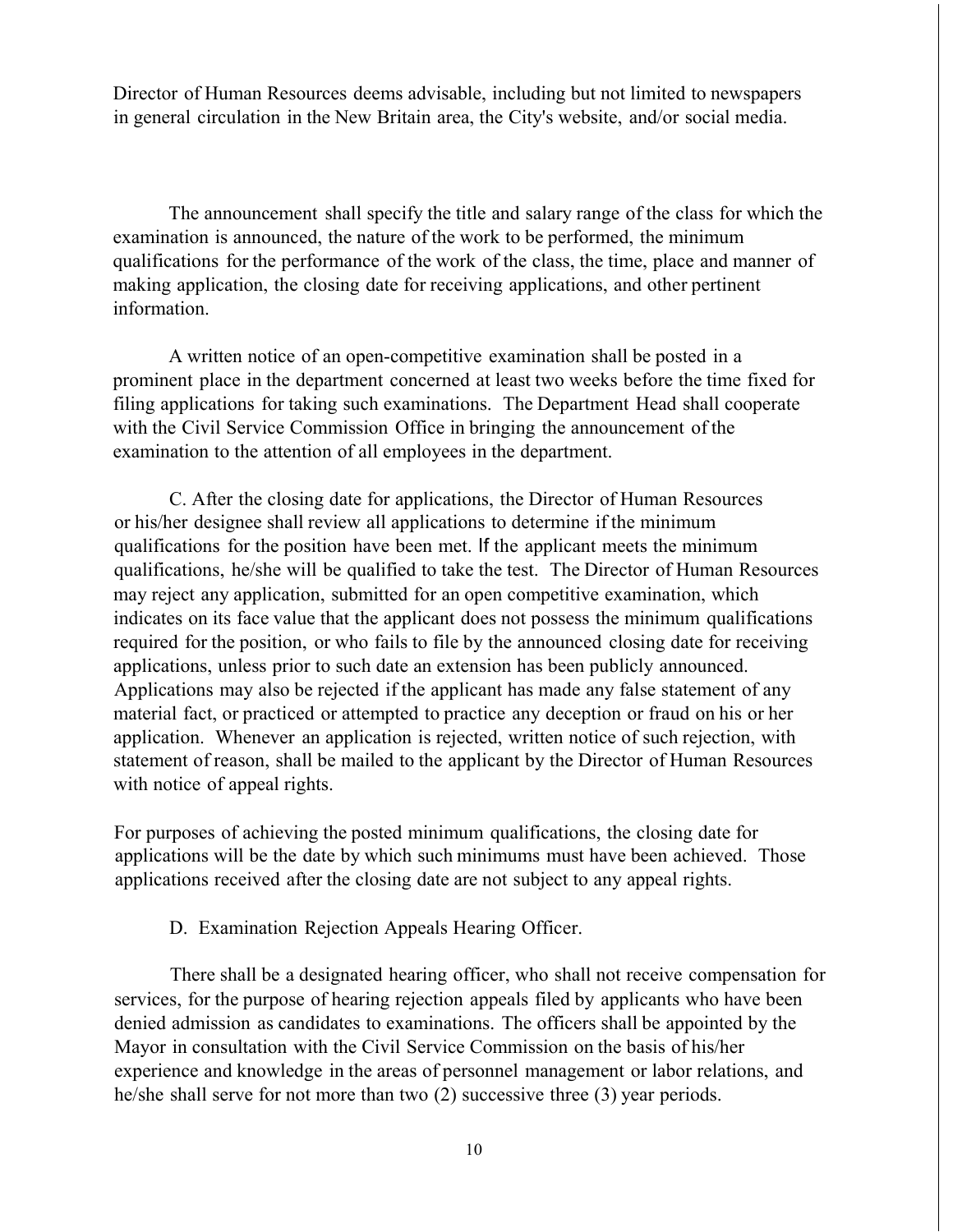The hearing officer shall be responsible for scheduling the hearing, notifying the applicant of the date and time of the hearing, and reporting in writing to the appellant the results of the hearing. Human Resources staff will serve as a resource for this purpose. Appellant may be represented by counsel if he or she so decides. A member of the Civil Service staff may serve in the role of the Director of Human Resources in his or her absence.

Itis the hearing officer's charge to determine whether or not the candidate has been fairly rejected from the testing process. The hearing officer may not admit someone into the testing process who has not met the minimum qualifications of the position. (Minimum qualifications must be met by the closing date of applications unless otherwise noted on the job announcement.) Itis the hearing officer's sole responsibility to consider the written documentation (employment application and other supporting documents) and also to evaluate any verbal substantiation which the appellant provides at the appeal hearing.

The hearing officer shall receive copies of all documentation at the time of the hearing. The Director of Human Resources explains the process to the appellant also at that time. The Director of Human Resources proceeds first with an explanation of why the candidate was rejected for admission into the examination process. The appellant then proceeds to present his or her appeal. Any witness in attendance at the hearing is for the sole purpose of verifying or attesting to the candidate's experience and training as it relates to the minimum qualifications of the job from which the, candidate was rejected. The hearing officer, may ask for further clarification of the appellant's or the Director of Human Resources' written or verbal comments. The hearing officer shall immediately consider the facts and make a decision. The appellant is then given a copy of the decision.

If the hearing officer votes to sustain the appeal, he/she must offer an explanation of his/her decision to the Director of Human Resources, for the record. Any decision of the appeals hearing officer, with any explanation of his/her decision, will be reported to the Civil Service Commission.

#### RULE VII. EXAMINATIONS

A. All appointments to open competitive positions in the classified service shall be made according to merit and fitness and be ascertained by open competitive examination. Performance Evaluation and seniority in service shall be considered in connection with tests for promotion. Examinations may include written, oral, rating of training and experience, physical or performance tests, any combination of these, or any other types of tests as deemed appropriate by the Director of Human Resources. They may take into consideration such factors as education, experience, aptitude, knowledge, character, physical fitness, or any other qualifications which in the judgment of the Civil Service Commission will assist in determining the relative fitness of applicants.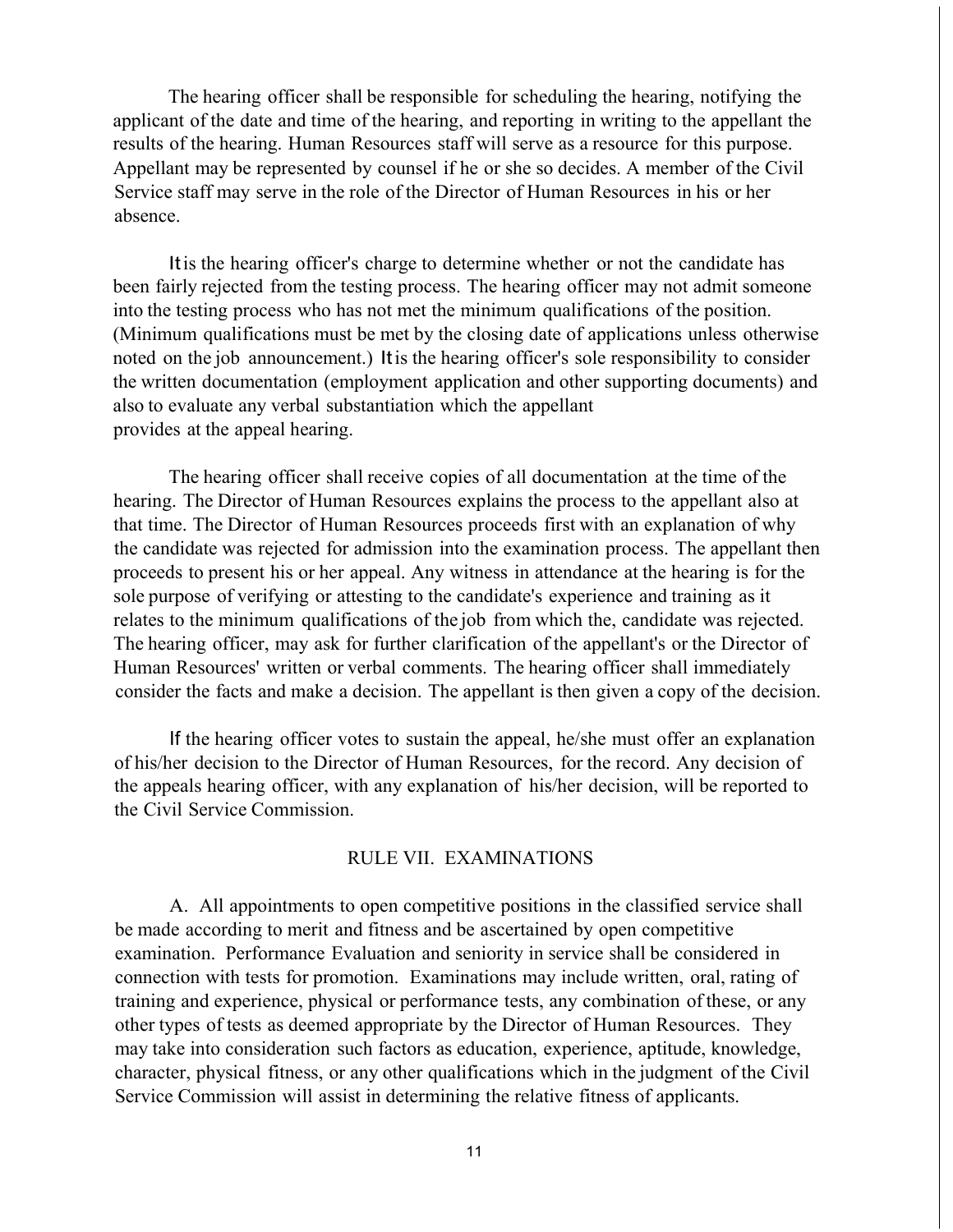In the event an open competitive examination is not conducted in accordance with the concepts of merit and fitness, the examination shall be declared null and void by the Civil Service Commission and any person appointed to a position from the certified open competitive employment list in connection with said examination shall be removed and, if applicable restored to his/her former position. Fraud or collusion in connection with any open competitive examination or appointment in the classified service is sufficient grounds for removal from the position obtained by virtue of said open competitive examination or appointment.

Based upon job related requirements, applicants may be required to furnish proof of their age, citizenship, educational qualifications, veteran's status, or other data at any time.

All panels administering oral examinations under this chapter shall be composed of not less than three (3) Connecticut residents who shall be chosen for their knowledge of and experience with the position or class of positions to be filled and such examinations shall relate to the job responsibility and the knowledge, skills and abilities related thereto. A standardized written list of questions will be used for all oral examinations and all written notes and follow-up questions will be given to the Director of Human Resources.

For all purposes, the oral examination will be considered conducted and valid if three or more members participate in the questioning and at least two panel members rate the candidate.

B. Tests for original appointment in the classified service shall be open competitive tests open to all applicants who meet such age, experience, educational, character, physical, citizenship, and other requirements as may be established in the official announcement of such test.

C. In connection with promotions, the most recent performance evaluation shall be considered unless such rating is more than one (1) year old. In such event, a new performance evaluation shall be required. Seniority, in promotions, shall mean total service time as a full time city employee, except sworn personnel on the Police and Fire Department where it shall mean total service time in that department as a full time city employee.

D. In all examinations the minimum rating by which eligibility may be achieved shall be determined by the Civil Service Commission. Candidates shall be required to attain at least a minimum rating on each of the announced parts of the test, and in addition must attain a general average of not less than the minimum determined by the Civil Service Commission. For purposes of promotion, seniority and performance evaluation ratings shall be a weighted part of the final score of the examination.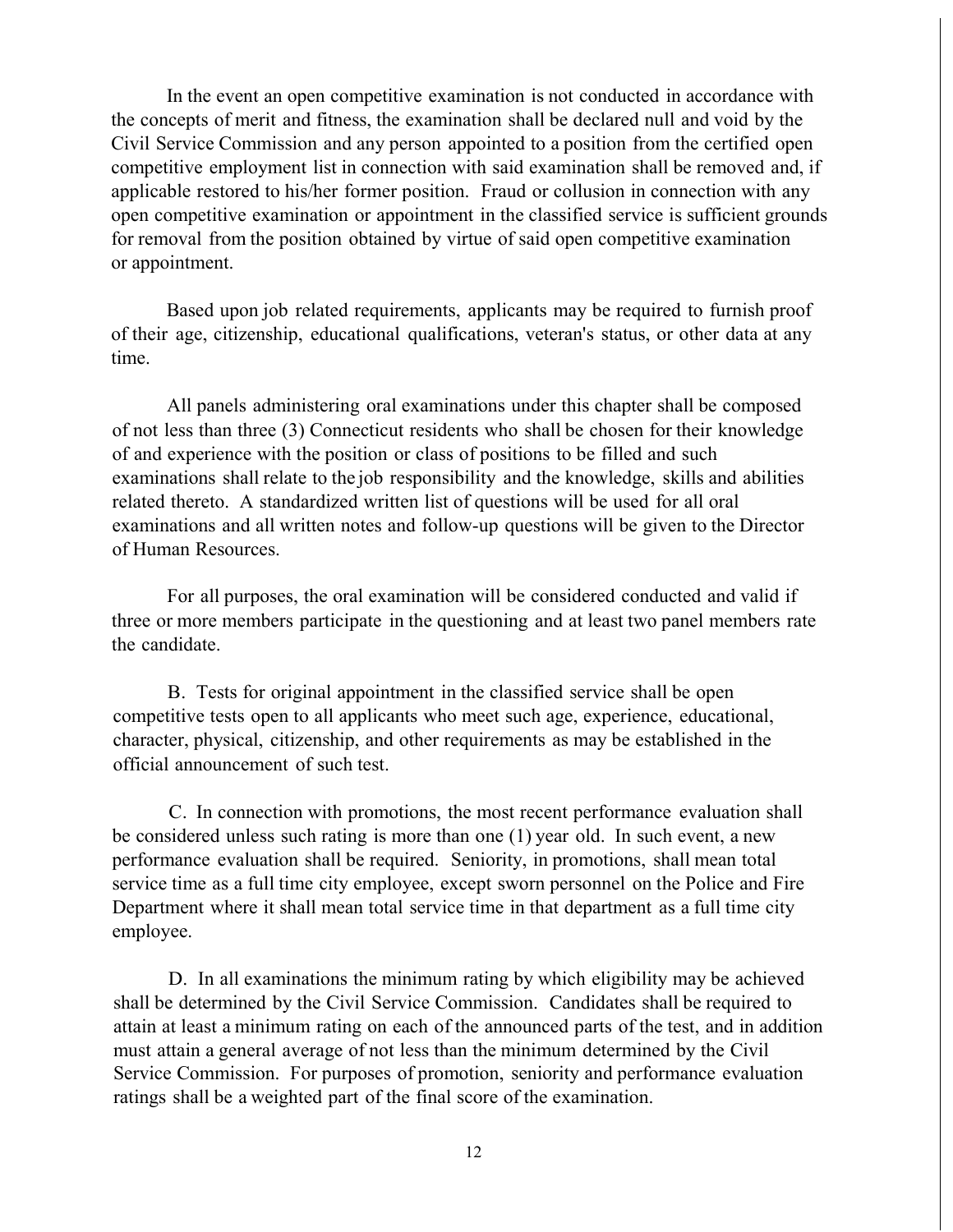The final earned rating of the candidate shall be determined by multiplying the earned rating on each part of the examination by the announced weights for such parts and adding the results.

E. Rating of Training and Experience. Where a rating of experience and training forms all or part of the examination, the Director of Human Resources shall develop such procedures to be approved by the Civil Service Commission for the evaluation of these factors as will serve to assist in the selection of the best qualified candidates. These procedures shall give due regard to the quality, recency and amount of experience and to the pertinence and amount of training. The Director of Human Resources may verify statements contained in the application of the applicant and secure further information concerning his/her character and fitness. If, after an employment list is certified, information which materially affects the rating of experience and training, character, or fitness of the applicant is discovered, the Civil Service Commission may make a new rating of the applicant's examination and make the necessary adjustment in the lists.

F. Notification of Examination Results. Within two weeks of certification of the employment list by the Civil Service Commission, each person who takes an examination shall be given written notice as to whether he/she passed or failed in such examination and of his/her relative standing on the list or of his/her failure to attain a place on the list. Each person in an examination shall be entitled to inspect his/her rating and examination papers, but examination papers shall not be open to the general public No person, other than the Civil Service Commission, shall have the right to inspect the examination of another person. Such inspection shall be permitted only during regular business hours at the office of the Civil Service Commission and under such conditions as the Director of Human Resources may prescribe.

G. Where permitted, each person who takes a written examination shall be entitled to inspect his or her written examination directly following the completion of the test for a period of time not to exceed an additional 1/2 of the time that was allocated for the test itself (For example, a candidate would have an additional 1 1/2 hours to inspect a 3-hour written test). Any appeals of test items would have to be filed before leaving the examination site, on appeal forms provided by the monitor. Only appeals which address clerical or typographical errors or clearly obsolete questions will be considered. There will be no appeals on oral, typing, practical or experience and training examinations.

H. Appeals must be filed prior to leaving the examination site as described in Rule VII G above. The Director of Human Resources will act upon the appeal(s) as soon after the test as deemed practicable. The Director of Human Resources may consult with Subject Matter Experts (SMEs) as is deemed necessary by him or her. The decision of the Director of Human Resources will be forwarded to all individuals who took the test, in writing. The decision of the Director of Human Resources shall be final, and no further appeals may be submitted as a result of the disposition of the appeals by the Director of Human Resources.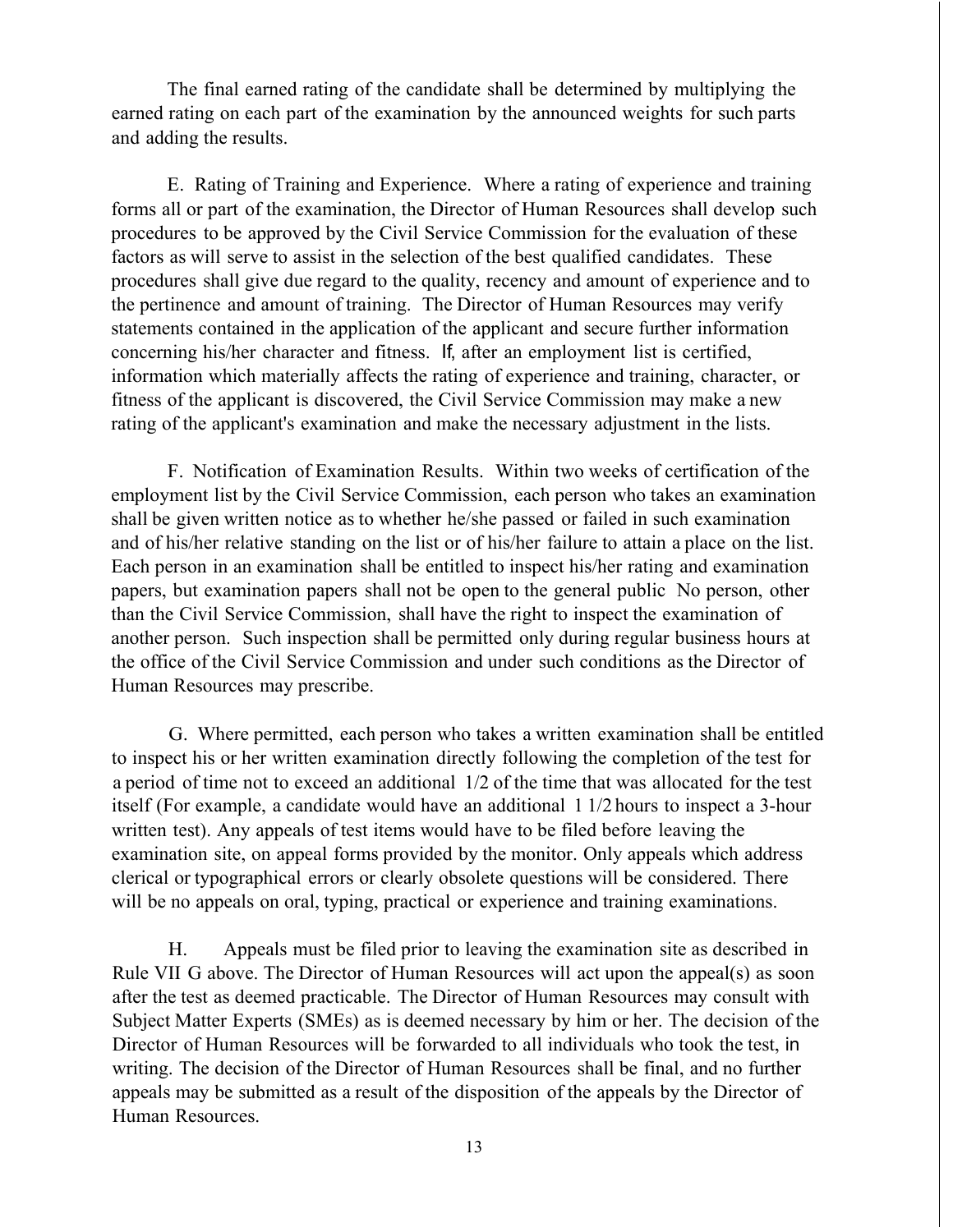Individuals may contact the Human Resources Office for a verification of scoring so that, administratively, grades may be verified. The individual may make an appointment to review his or her examination sheet with the examination key in the presence of the examination monitor.

This verification phase is administrative only, and would not be considered a part of an appeal. Request for verification shall be completed no later than ten (10) days after the mailing of the examination results.

I.Medical Certificate. All appointments to the classified service, including promotions, shall, at the option of the City, be contingent upon passing a medical examination. The City reserves the right to have an individual examined by a Physician selected by the City or to accept a certificate from the individual's Physician certifying that he/she is physically able to perform the duties of the position in question.

J. Once the employment list is certified by the Civil Service Commission, copies of the list will be forwarded to the Mayor, Human Rights/Affirmative Action Officer and the Department Head for further consideration. The Department Head will notify the Director of Human Resources who to bring in for further interviews and the Director of Human Resources or his/her designee will make all the arrangements by written notice. Ifcalls are made/received by the Director of Human Resources, written documentation of those calls will be noted.

K. For other than Council positions, which are appointed by the President Pro Tempore, Majority Leader and Minority Leader, the Department Head will provide a memo to the Mayor recommending candidates for the position. If the Mayor approves the recommendation, the Director of Human Resources will send a written conditional offer of employment to the chosen applicant contingent upon the successful completion of a medical examination (including a drug screen), background check, reference check, and a probationary period. Director of Human Resources will also provide written notification to the applicants who were not selected.

#### RULE VIII. PROBATIONARY PERIOD

A. Length of Probationary Period. For purposes of Section 372 of the City Charter, job specifications will mean the job descriptions on file in the office of the Civil Service Commission. Each job description will specify the probationary period for that position.

B. Evaluation of Performance. Each probationary employee shall receive performance reviews during the period of his/her probation. For a probationary period of six (6) months, the reviews will come at the end of four (4) months and six (6) months, for a probationary period of twelve (12) months, the reviews will come at the end of four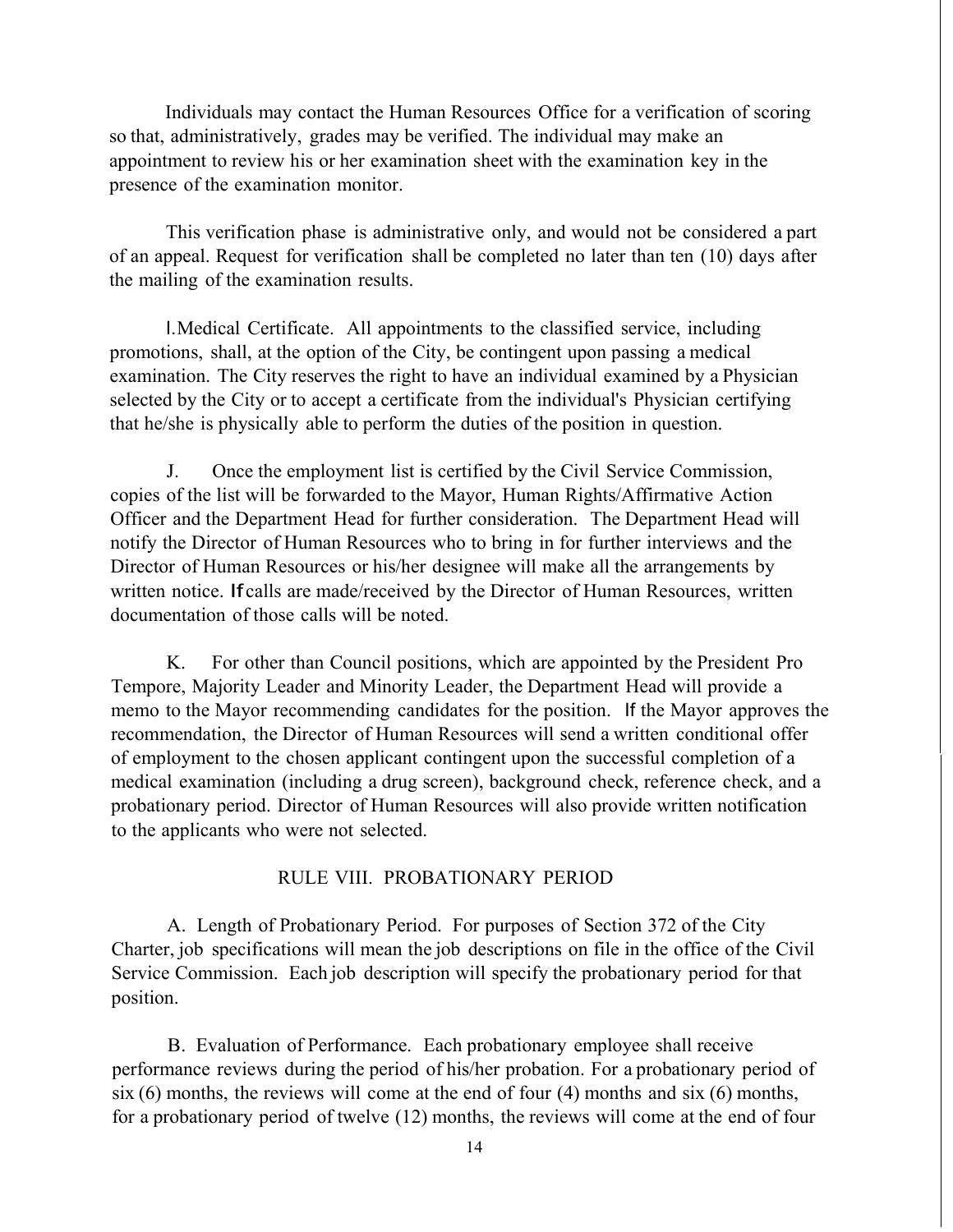(4) months and eight (8) months and twelve (12) months. The reviews shall indicate to the employee the areas where performance has been satisfactory and those areas where improvements are required. They are to be forwarded to the Civil Service Commission.

C. Unsatisfactory Performance. Unsatisfactory performance shall mean performance that substantially does not meet the position requirements as established by the job description and the Department Head.

A performance review outlining unsatisfactory performance may be given to the employee at any time after he/she completes thirty (30) days of service. Itmust be given at least once before an employee is terminated or demoted in position.

D. Demotion. Demoting an employee shall be done by the appointing authority and shall be for just cause, including, but not limited to, unsatisfactory performance.

E. Return to Original Positions. Returning a promoted employee to his/her original position shall be done by the Appointing Authority and shall be for unsatisfactory performance. The Appointing Authority shall notify the Director of Human Resources. The employee shall have no right of appeal.

F. Restoration to Appropriate Open Competitive Employment List or Position. If an appointee to a position filled by promotion is removed therefrom during his/her probationary period, he/she shall thereupon be restored to his/her former position if available. If the former position is not available, the appointee who has not completed the probationary period of the promotion successfully may be placed on a re-employment list for the previous position for a period of time not to exceed two years.

## RULE IX. LEAVE OF ABSENCE WITHOUT PAY

A. A leave of absence without pay not to exceed ten (10) working days at one time may be granted by the Department Head to any employee with not less than six (6) months service in a classified position. If the employee is a Department Head then the approval of the Appointing Authority is required.

The approval of the Civil Service Commission is not required for such action, but notice must be sent to them on prescribed forms and a record of such actions must be made on the attendance and payroll records of the Appointing Authority.

B. A leave of absence for a period not to exceed thirty (30) working days may be granted by the Appointing Authority. The Appointing Authority shall notify the Civil Service Commission of all such leaves.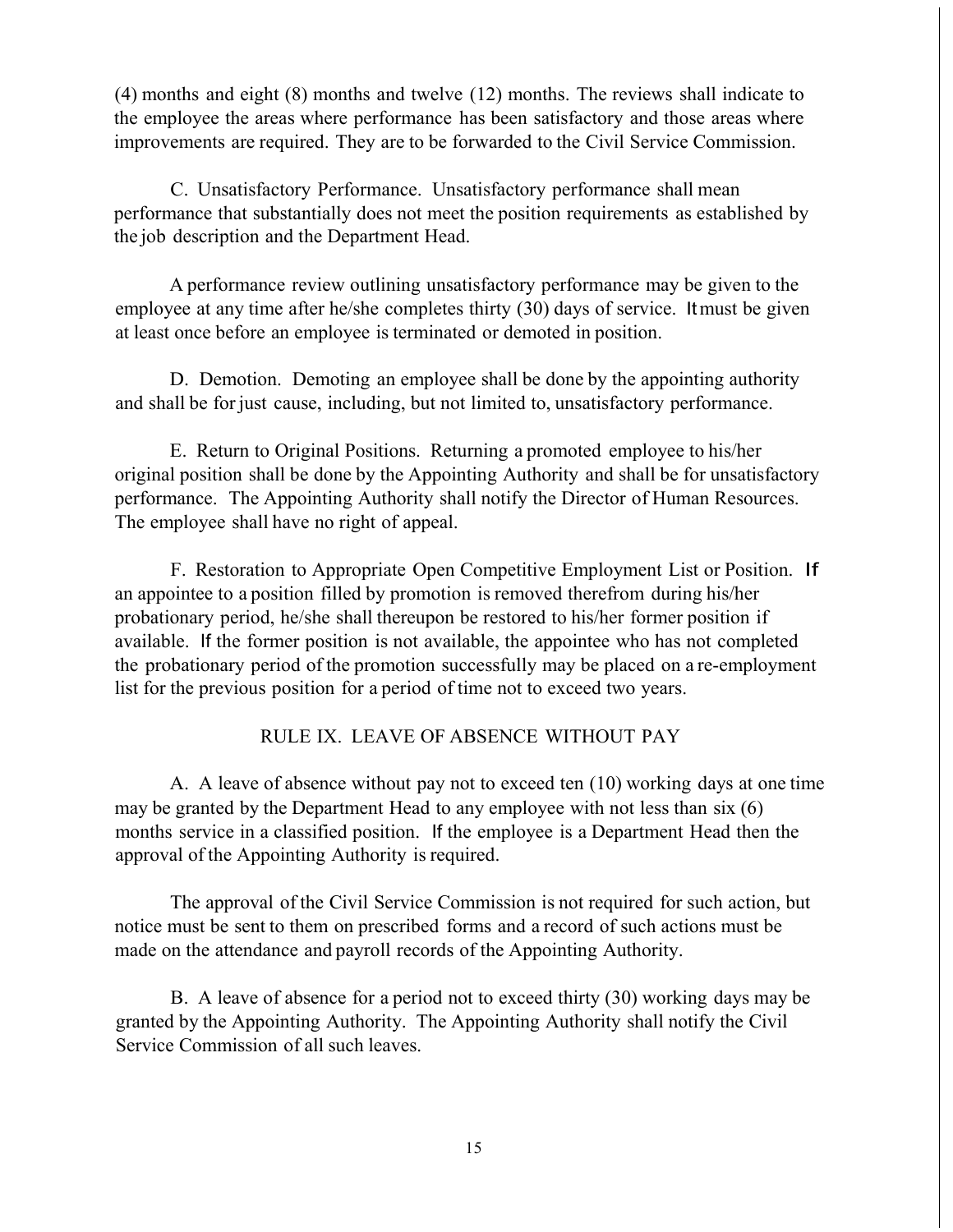A leave of absence for a period of thirty-one (31) to sixty (60) working days may be granted by the Appointing Authority with the prior approval of the Civil Service Commission. These leaves may be for any cause considered reasonable and proper.

C. A leave of absence for a period not to exceed one calendar year may be granted by the Civil Service Commission subject to prior approval of the Appointing Authority, and subject to the following conditions:

1. There must be reasonable expectation that the employee will return to his/her position at the end of the approved period; and

- 2. A. The leave is for the protection or improvement of the employee's health; or
	- B. The leave is for the purpose of obtaining training, additional education or specialized training that will improve the employee's qualifications for the benefit of him/herself and the city service.

D. A maternity leave of absence for a period not to exceed three (3) calendar months shall be granted to any eligible employee by the Department Head. Such leave shall begin at a time determined by the employee's personal physician. In the event the employee is unable to return to work because of personal medical reasons at the end of the maternity leave period, an extension shall be granted by the Director of Human Resources providing the employee's physician provides written justification for the need for such an extension.

E. Expiration of Leaves. In the event that the employee fails to return to service at the expiration of his/her leave of absence, he/she shall be considered to have terminated his employment as of the expiration date of said leave and report of such action shall be filed with the Director of Human Resources.

F. Upon the termination of such leave, the employee shall be returned to his/her position.

G. Vacation and Seniority Accrual. No vacation, seniority, or sick time shall accrue during any leave of absence without pay except as provided in Rule X. This shall not affect accruals for years subsequent to the year in which the leave is taken.

## RULE X. MILITARY LEAVE

A. Any permanent full time employee who is a member of the National Guard, Militia or the Military Forces of the United States who is required to undergo field training therein, shall be entitled to a leave of absence with full pay for a period of such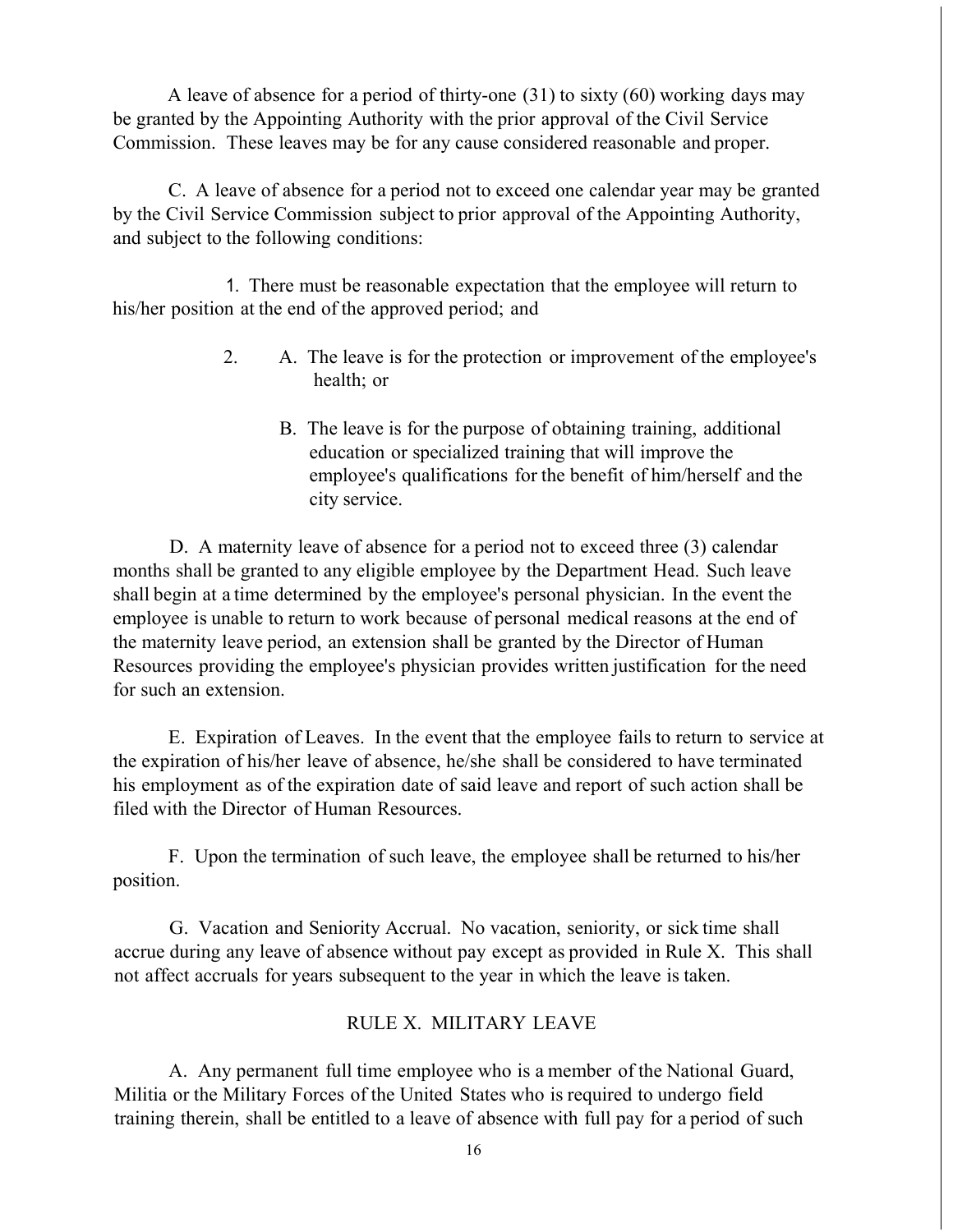field training not to exceed two weeks per fiscal year. This leave of absence shall be in addition to the annual vacation leave. The employee is required to submit a statement from military authorities evidencing such attendance. The statement shall include rank, pay and allowance.

B. In the event that an employee enlists in or is inducted into the recognized military services of the United States, then such employee shall be placed on leave for the duration of such military service and for ninety (90) days after separation from such recognized armed service. Such employee shall be restored to his/her position, provided he/she shall not have been in the military service for a period in excess of six (6) years, and he/she is physically and mentally able to perform the duties thereof and shall be entitled to all seniority, which he/she would otherwise have enjoyed except for military service. For the duration of an employee's military leave, his/her contributions to the retirement fund shall be paid for by the city.

# RULE XI. VACATIONS, HOLIDAYS, SICK LEAVE AND EMPLOYEE BENEFITS

A. Benefits for all employees represented by a union will be reflected in the appropriate contract. A copy of the contract will be kept on file with the Civil Service Commission Office and will be available to employees of that unit.

B. Benefits for employees not represented by a collective bargaining unit will be determined by the Common Council by resolution and/or ordinance upon the recommendation of Civil Service Commission. The Civil Service Commission Office shall maintain a complete record of those benefits and they shall be available to each employee.

- C. General Provisions Governing Holidays
	- 1. No holiday pay will be granted to an employee who is on a leave without pay during the payroll week in which the holiday is celebrated.
	- 2. No holiday pay will be granted to an employee who is suspended or discharged under Rule XIII during the payroll week in which the holiday is celebrated.
- D. General Provisions Concerning Vacations

1. No employee shall accrue vacation credit while on a leave of absence without pay; deductions for absences shall be calculated to the nearest quarter day.

2. Length of service for purpose of determining vacation credit shall be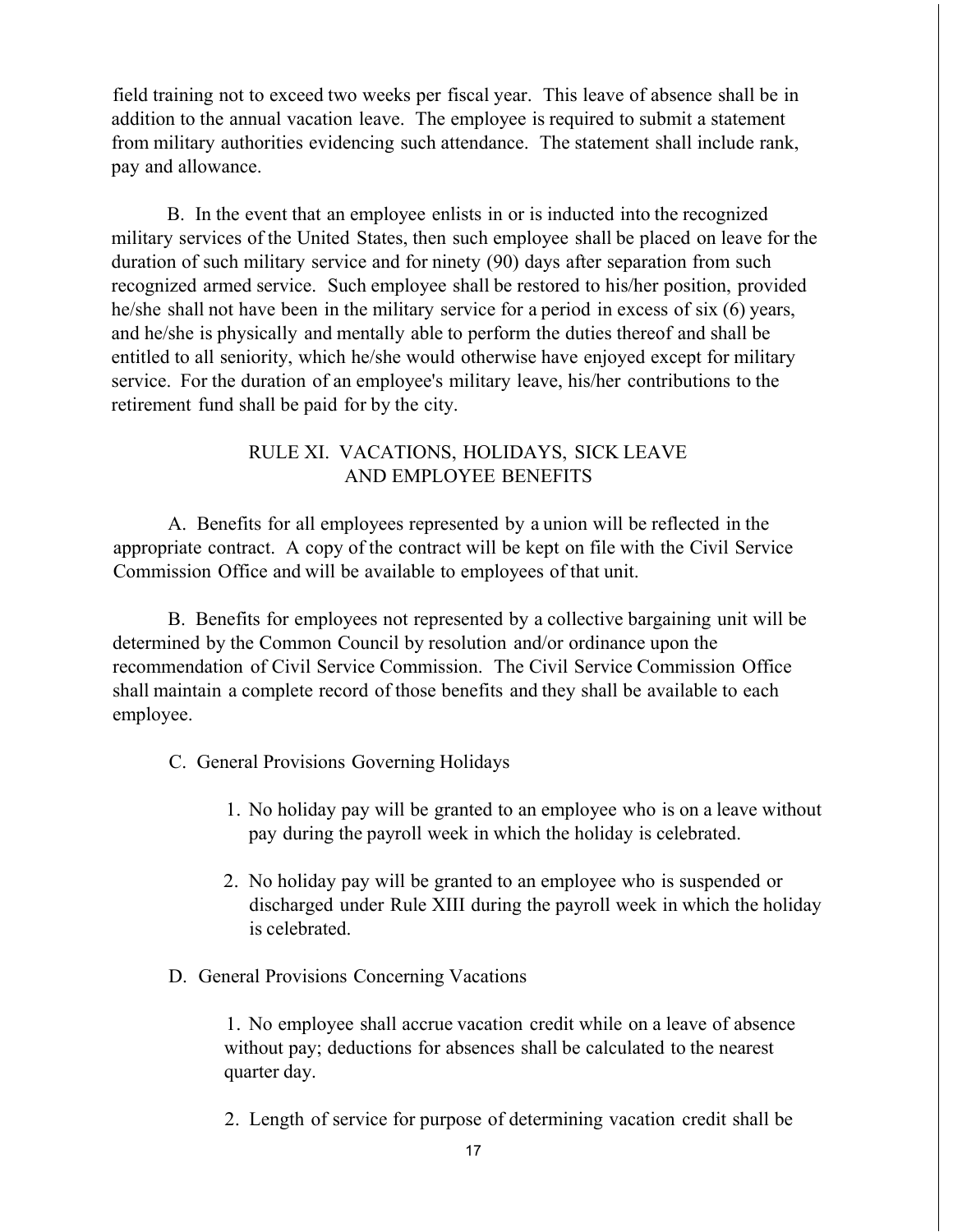calculated from the date of appointment to a permanent position from an eligible list, except that, in the event a provisional appointment leads to a permanent appointment without a break in service of the incumbent, an employee holding such position shall receive credit from the date of the provisional appointment.

## RULE XII. HOURS OF WORK

A. Hours of work for all employees represented by unions will be reflected in the appropriate contract.

B. For all other employees, the hours will normally be 8:15 A.M. to 4:00 P.M. Monday through Friday with a lunch period of thirty (30) minutes. Hours other than those listed may be acceptable, provided an employee works a minimum of 36 1/4 hours per week. Any such work schedule must be submitted in writing and approved by the Department Head and the Director of Human Resources or, in the case of a Department Head, the Mayor. The best interests of the City shall be the sole determinant of whether such request is approved.

## RULE XIII. DISCIPLINE

A. An Appointing Authority shall discharge, suspend or otherwise discipline any employee only for just cause. Just cause may include but is not limited to any of the following:

- 1. Prohibited political activity as defined by applicable law.
- 2. Commission of a criminal or immoral act.
- 3. Insubordination.
- 4. Conduct unbecoming an employee of the City of New Britain.

5. Two successive performance evaluation ratings below 70 or "unsatisfactory" provided the Appointing Authority has notified the employee in writing immediately following the first rating of less than 70 or "unsatisfactory".

6. Intoxication, substance abuse, or unseemly conduct on duty or elsewhere so as to reflect discredit upon the City.

7. Neglect or misuse of any city property, equipment, materials or supplies.

8. Fraud or collusion in connection with any examination or appointment in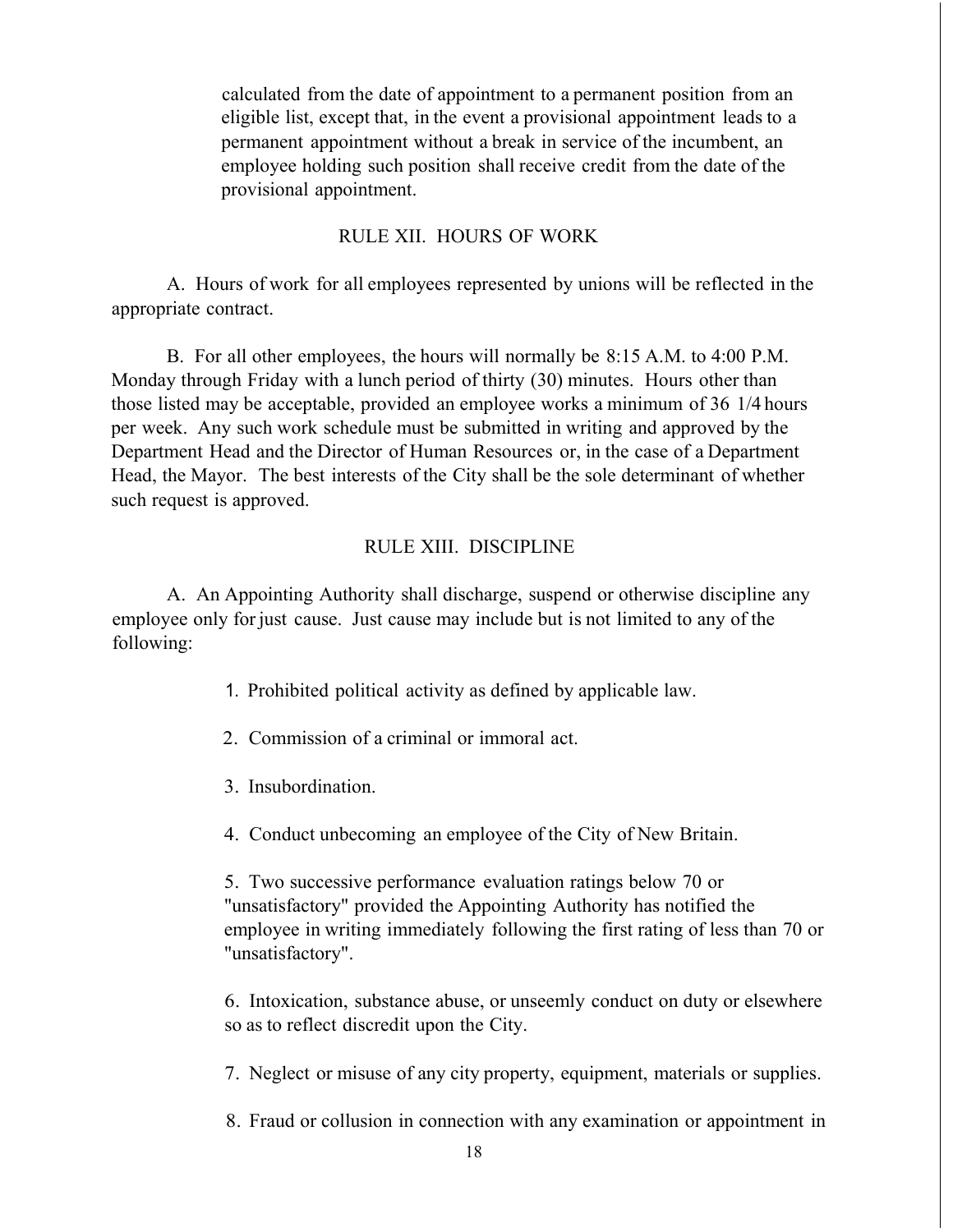the classified service.

9. Deliberate violation of any law or rule pertaining to or affecting employment in the city service.

10. Neglect of duty.

11. Violation of disseminated or posted departmental rules.

12. Misrepresentation or falsification of an employment or examination application or other document relating thereto.

B. Any employee who is charged with violation of any portion of Rule XIII, Section A, may be suspended with or without pay by the Appointing Authority, pending either a departmental investigation or the resolution of any criminal case brought against said employee.

C. Any employee who is suspended without pay and who is later reinstated without any disciplinary action being taken, shall be reinstated with back pay to the date of suspension. All notations of the suspension shall be removed from the employee's personnel file and all other personnel records.

D. Form of Notification. Unless otherwise provided for in a collective bargaining agreement, upon the discharge or suspension of an employee, the Appointing Authority shall give such employee notice of the, reasons of said action in writing by registered mail, return receipt requested, and shall forward a copy thereof to the Civil Service Commission. If no appeal is taken, within five (5) days by written notice to the Civil Service Commission, this action will be final.

## RULE XIV. CLASSIFICATION AND COMPENSATION PLANS

# A. THE CLASSIFICATION PLAN

1. Definition and Adoption of Classification Plan.

a. Classification of Positions. All positions in the municipal service except those exempt from Civil Service by the City Charter, shall be grouped into classes and each class shall include those positions sufficiently similar in respect to their duties and responsibilities so that similar requirements as to training, experience, knowledge, skills, abilities and the same rates of compensation are applicable thereto.

b. Preparation and Content of Class Specifications. The Director of Human Resources shall maintain in the office of the Civil Service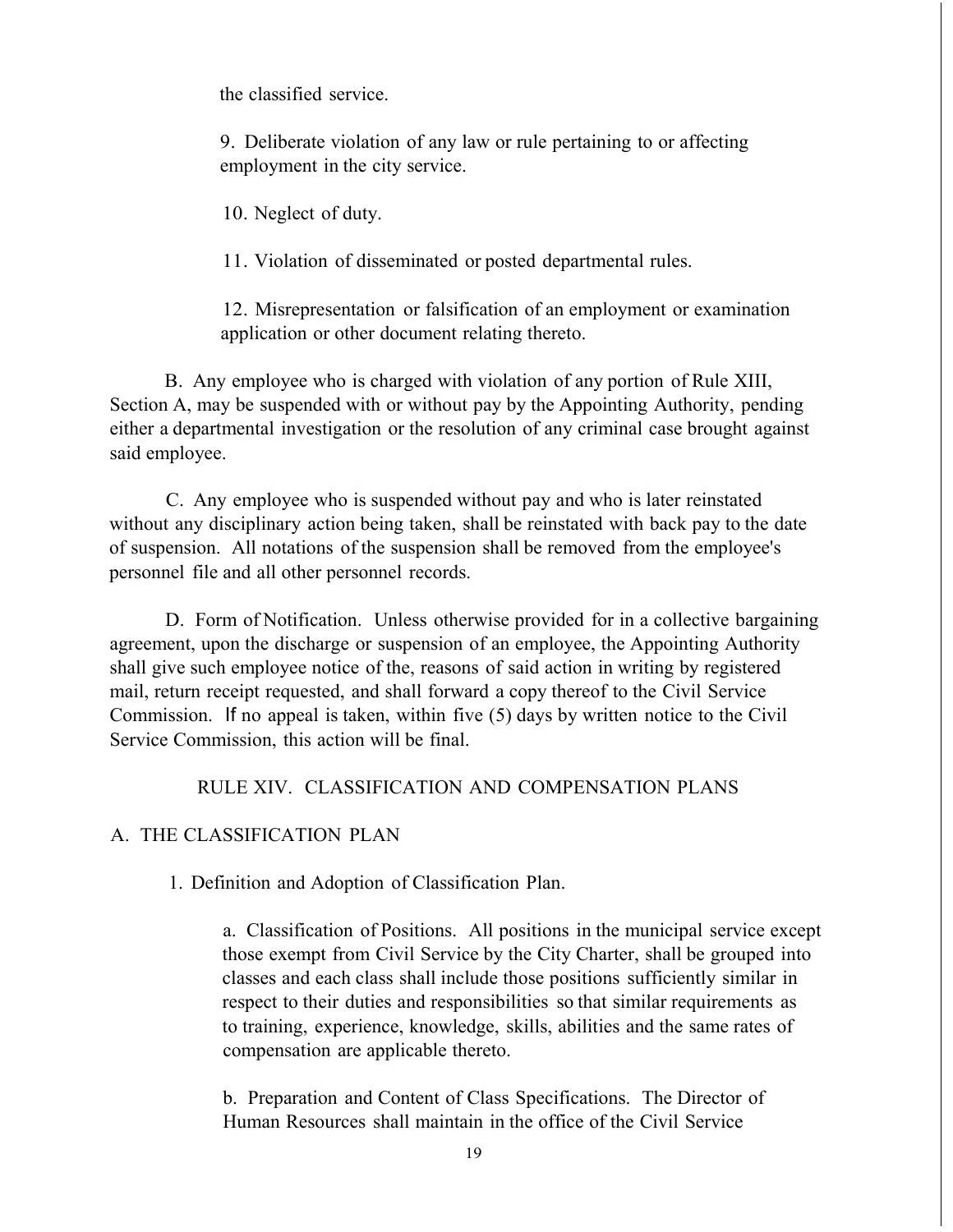Commission complete specifications for all classes of positions. These specifications shall include:

- 1. The class title.
- 2. A general statement of the main characteristics of the class.
- 3. Typical examples of duties of positions in the class.

4. Minimum qualification requirements in terms of knowledge, skill, ability, experience, and training.

5. Any license requirement if applicable.

c. Maintenance of Classification Plan. The classification plan shall be maintained by the Director of Human Resources to properly reflect the duties, responsibilities, and qualification requirements of the respective classes of positions in the city service.

2. Interpretation of the Class Specifications.

a. Purpose and Effect of Class Specifications. Each class specification outlines the main characteristics and qualification requirements of the position in the class and gives examples of specific duties which employees holding such positions may properly be required to perform. The class specification is descriptive and explanatory but not restrictive. The listing of particular examples of duties does not preclude the assignment of other tasks and duties of related kind or character or of lesser skills.

b. Allocation of Specifications to Positions. In determining the class to which a position should be allocated, the specification of such class shall be considered in its entirety and in relation to the specifications of other classes in the classification plan.

c. Statements of Minimum Qualifications. The statement of qualifications in a class specification is intended to be used as a guide in selecting candidates for employment, as an aid in the preparation of competitive examinations, and for use in determining the relative value of positions in one class with positions in other classes.

3. Administration and Maintenance of the Classification Plan.

a. Responsibilities of the Director of Human Resources. The Director of Human Resources shall be responsible for the work of administering and maintaining the classification plan. The Director of Human Resources shall make the necessary reviews and the preparation of reports recommending appropriate action to the Civil Service Commission to assure that the classification plan is kept current and that necessary changes in existing classes or establishment of new classes are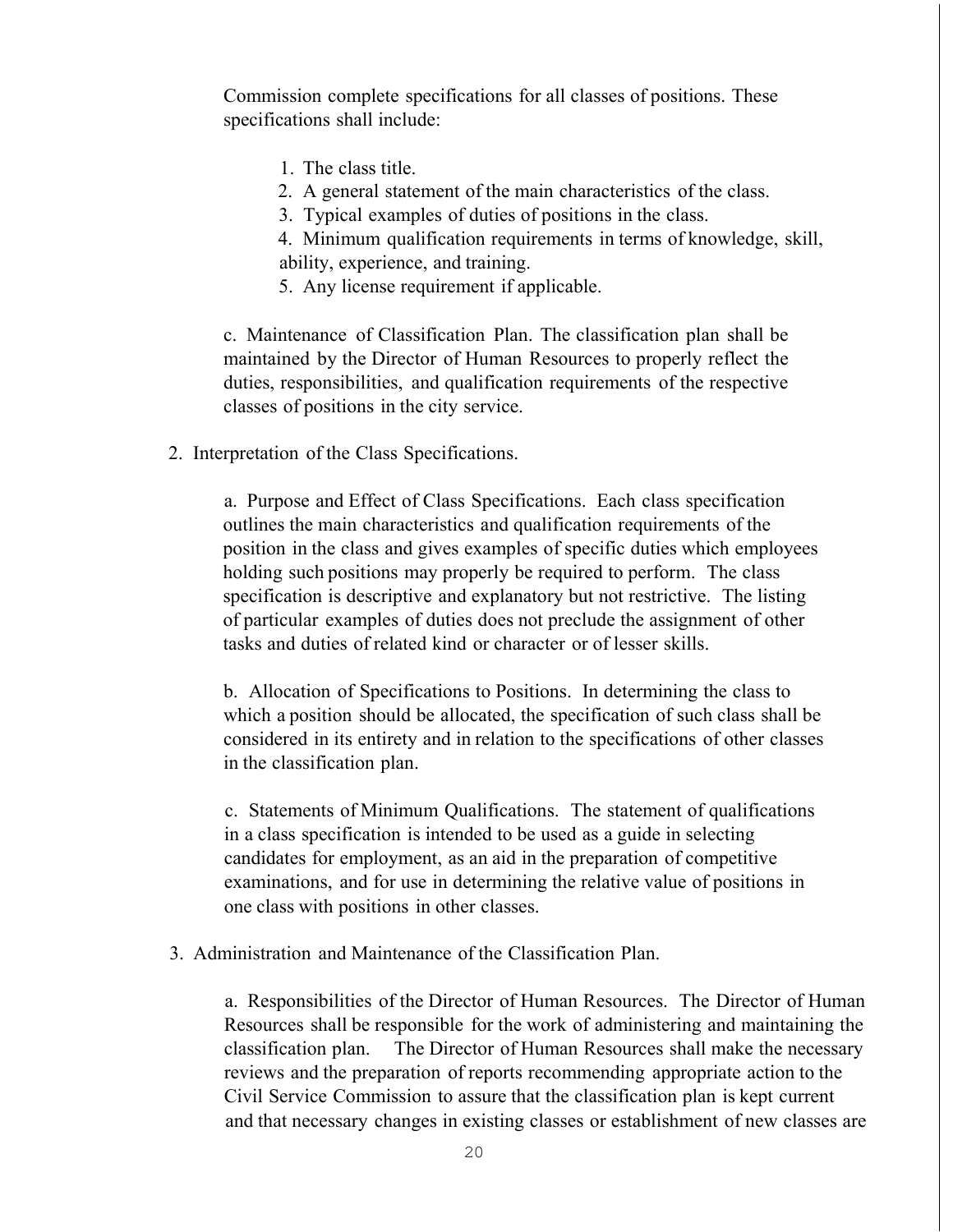provided where there are significant changes in duties and responsibilities in any existing positions and of new positions in the classification plan.

The Director of Human Resources, subject to approval of the Civil Service Commission, shall provide for the re-allocation of any position from one class to another class whenever a significant change in duties and responsibilities of such position makes the class to which the position was previously allocated no longer applicable.

b. Employee Requests for Classification Adjustments. Any employee shall have the right to consideration by the Director of Human Resources and the Civil Service Commission of any request he/she may have with respect to a change in the classification of his/her position. The employee shall make the request initially to his/her supervisor and to the head of the department, who shall promptly submit the matter through the Director of Human Resources to the Civil Service Commission. The Commission's decision asto action on such appeal shall be final. No more than one request from an employee will be considered within any six (6) month period. Changes in allocation of positions may be made only to reflect substantial changes in duties and responsibilities.

c. Changes Requiring Approval of the Common Council. The approval of the Common Council shall be obtained by the Director of Human Resources and the Civil Service Commission for the establishment and grading of any new class or change in title or class grade of any existing class. The following procedure shall be used:

1. That the request be initiated by the employee, employee's Commission, Board or Department Head, Director of Human Resources or Civil Service Commission as the case may be.

2. That the initial request be forwarded to the Civil Service Commission for its recommendation and approval.

3. That the Civil Service Commission refer all such requests for reclassification where approved by it to the Common Council, together with its report and recommendation.

## B. THE COMPENSATION PLAN

1. Administration of the Compensation Plan

a. Entrance Salary Rates. Starting Rate on Initial Employment Non-Bargaining Unit Employees. Original appointment from the entrance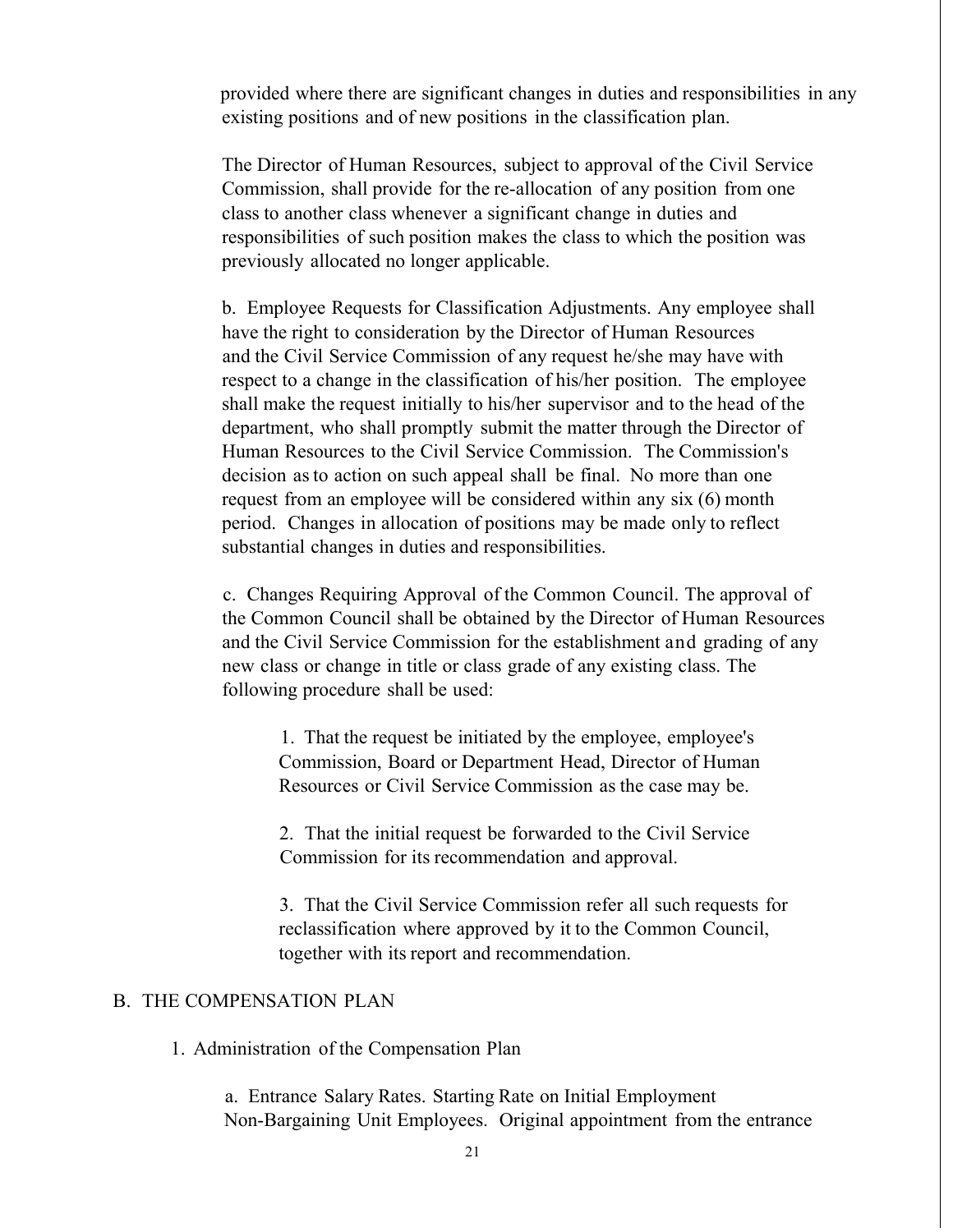rate to the maximum rate within a pay range shall be by successive steps, for all non-bargaining unit positions. Upon recommendation of the Director of Human Resources, the Commission may approve initial compensation at a rate higher than the minimum rate in the pay range for the class when the needs of the service so require provided that any such exception is based on the outstanding qualifications and ability over and above the minimum qualification requirements specified for the class, or that a critical shortage of applicants exists.

In the latter case, any incumbents in the same class receiving a lower rate shall have their rates increased to the rate established for entrance of new employees.

b. Starting Rate on Return to Duty. When an employee returns to duty in the same class position after a separation from the City service of not more than one (1) year, which separation was not due to discreditable circumstances, such employee shall receive the rate in the pay range at the step corresponding to the step of the rate received at the time of separation and shall subsequently serve for at least such period as is normally required for advancement to the next higher rate.

c. Starting Rate on Return from Military Service. Any employee who leaves or who has left the City service to enter the active service of the Armed Forces of the United States, and who subsequently is reinstated to a position previously held by him/her, shall be entitled to receive the rate of compensation at the step to which he/she would have been entitled had his/her service with the City not been interrupted by service in the Armed Forces.

d. Compensation for Supervisors. All supervisors shall be paid at a higher rate than their subordinates. In the event that a supervisor is paid a rate of pay equal to or lower than one or more of his/her duty assigned subordinates, on the base schedule, the supervisor shall be advanced to a step in his/her salary range which will provide him/her with a rate of pay one increment higher than any subordinate, regardless of the supervisor's length of service. In the event that there are no remaining steps in the base pay schedule, an equity adjustment to maintain the five percent differential shall be authorized over and above the base pay schedule.

e. Maintenance Deductions. Employees of the City who are provided with personnel maintenance (including lodging and/or meals) shall have the cash value of such maintenance deducted from their individual compensation. Such cash value shall be determined by the Department Head involved with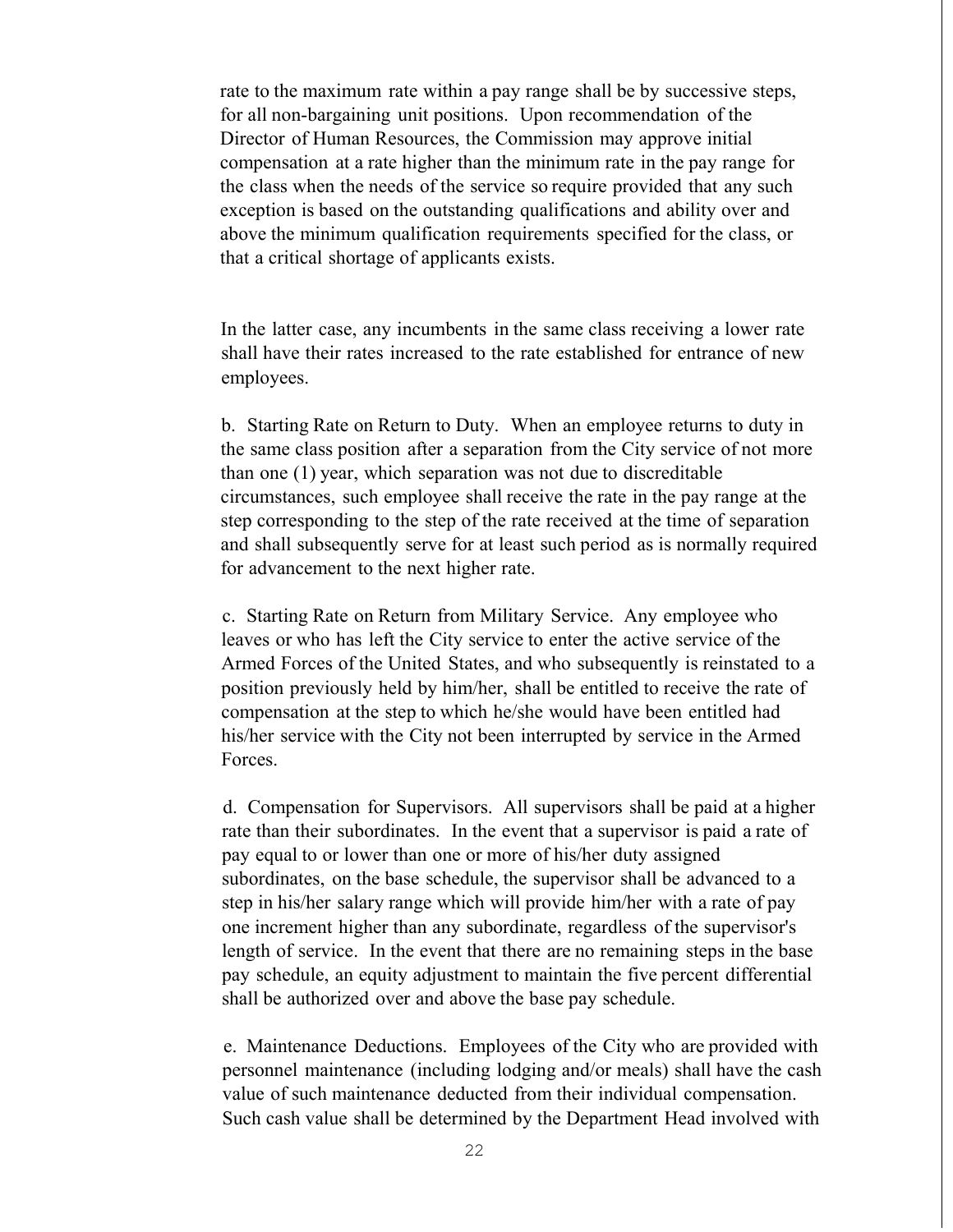the approval of the Common Council.

f. Salary Adjustment on Demotion.

1. In the event of reclassification or reallocation of a position to a class of a lower grade, the employee concerned shall continue to be paid at his/her former rate and be eligible for salary advances to higher rates, if any, in the lower range.

2. Reclassification of a position to another class of the same grade shall not affect the salary being received by the employee concerned.

3. If an employee accepts a demotion voluntarily, his/her salary shall be at his/her former rate or at the maximum rate of the lower range, whichever is the lower.

g. Rate of Pay on Promotion.

1. In any case where an employee is promoted to a class with a higher maximum pay, the entrance rate shall be at the lowest step in the higher range that will provide a minimum increase of 5% over the rate received immediately prior to such promotion. Advancement to the maximum step subsequent to promotion will be on the same basis as described in 2(b) below.

2. Probation and Advancement Within a Compensation Range.

a. After initial appointment or promotion to a non-bargaining unit position in the classified service, the first one (1) year of service in that position shall be considered the period of probation. Upon satisfactory conclusion of the six months of service, the salary of the employee shall be advanced one-half of the increment to the next higher step in the compensation range for the class to which his/her position is allocated.

b. Upon satisfactory completion of the first year of service in a position, the employee shall be advanced to the next higher rate in the appropriate compensation range. Subsequent advancement within the compensation range shall be made upon the recommendation of the Department Head concerned and the approval of the appointing authority provided that advancement shall be made on the basis of meritorious service and improvement in performance of job duties, and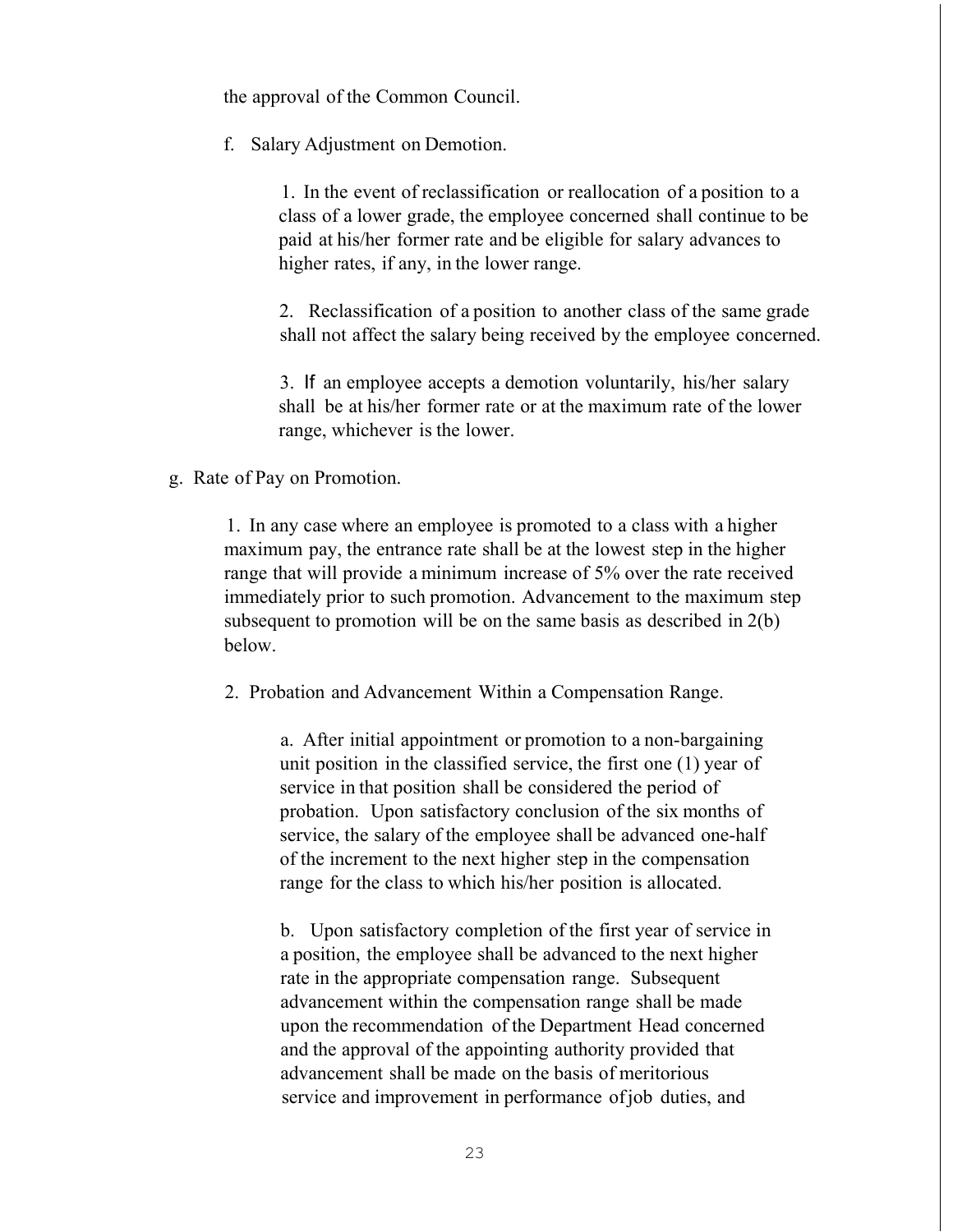provided that the employee concerned has completed at least one year of service at his/her current rate in the appropriate class grade. Such advancement shall be made annually in the accordance with the above provisions until the employee has reached the maximum rate of the range for his/her position. Pay adjustments shall be made effective at the pay period immediately following the date of eligibility therefor.

c. Recommendations for Salary Advancement Within Grade. The Department Head concerned shall recommend in writing to the Director of Human Resources the advancement in salary or wage of each employee in his/her department who has met the requirements for advancement as enumerated above. In the case of advancement upon completion of the initial six (6) months in a position, the recommendation shall include the certification that the probationary period has been successfully completed. In the case of subsequent advancements within each compensation range the recommendation shall include a certification that the employee has achieved the minimum overall satisfactory rating.

d. Requirements as to Continuity of Service. Service requirements for advancement within pay ranges and for other purposes as specified in this ordinance, shall have the implication of continuous service, which means employment in the City service without break or interruption. All leaves of absence with pay and leaves without pay of thirty (30) or less days shall not interrupt continuous service nor be deducted there from. Absences on leave without pay in excess of thirty (30) days, except for extended service with the Armed Forces of the United States, shall be deducted in computing total service but shall not serve to interrupt continuous service. All absences without leave in excess of three consecutive work days shall be deducted from and shall interrupt continuity of service.

e. Any employee who is reclassified and who would normally have been paid within thirty (30) days a higher rate of pay by having remained in a lower classification shall receive the next highest step of the new class, effective upon the date of reclassification, promotion or modification.

f. Temporary and provisional employees shall be paid the minimum rate established for the class and shall not be entitled to step increases during such employment.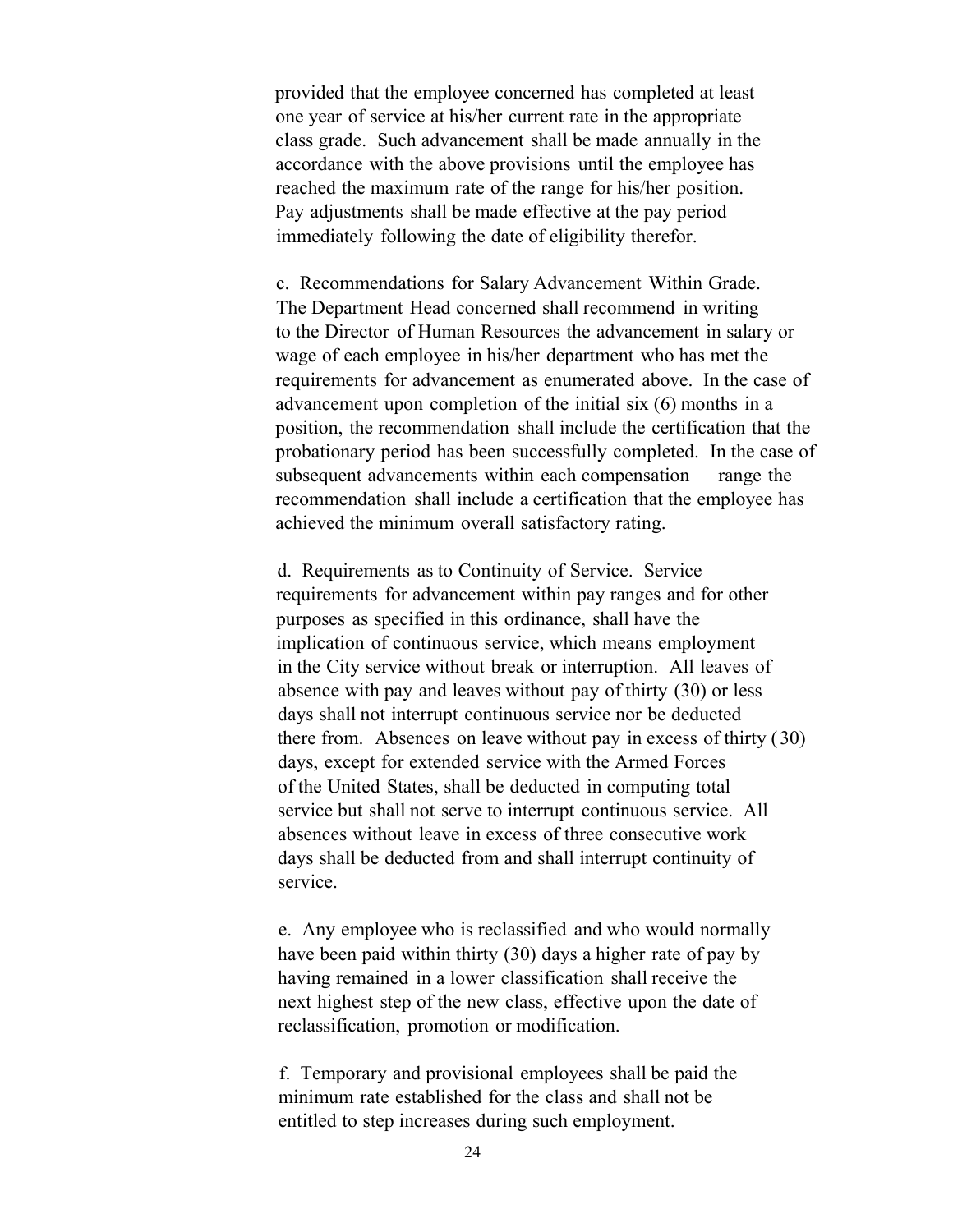Employees in these categories will be eligible for any general wage adjustments which are implemented during their employment in like positions.

g. Seasonal employees shall be employed at hourly rates approved by the Civil Service Commission and Common Council. Employees will be eligible for annual step increases.

h. Permanent, part-time employees shall be initially employed at hourly rates approved by the Civil Service Commission and Common Council and will be eligible for any general wage adjustment which is implemented during their employment in like positions. Employees are eligible for step increases based on the number of hours worked. When the hourly equivalent of required periods of service has been attained, placement to the next step may be affected. For the purpose of this section, an employee must work a total of 1,885 hours on an annual basis in order to be eligible to advance to the next step. Compensation for part-time work shall be in direct proportion to the full time rate for the position. Salary increases for regular part-time employment shall be determined in the same manner as for regular, full time employment.

i. The compensation plan may be amended only by the Civil Service Commission with the concurrence of the Common Council.

## RULE XV. ELECTION PROCEDURE EMPLOYEE REPRESENTATIVE

- A. Classified Employees. All permanent full-time employees are eligible to vote. Part-time employees, seasonal employees, provisional employees, and temporary employees are not eligible to vote.
- B. Eligible Candidates. All employees included under Section A of this rule as eligible voters, who are residents and electors of the City of New Britain, shall be eligible for nomination and election subject to the following provisions:
	- 1. The Registrars of Voters are designated as the election committee to conduct this election.
	- 2. Each candidate for nomination shall file a petition or a form provided by the election committee signed by not less than twenty-five (25) employees who are eligible to vote. No candidate's name, however, shall appear on the official ballot unless he/she files such petition with the election committee no later than ten (10) days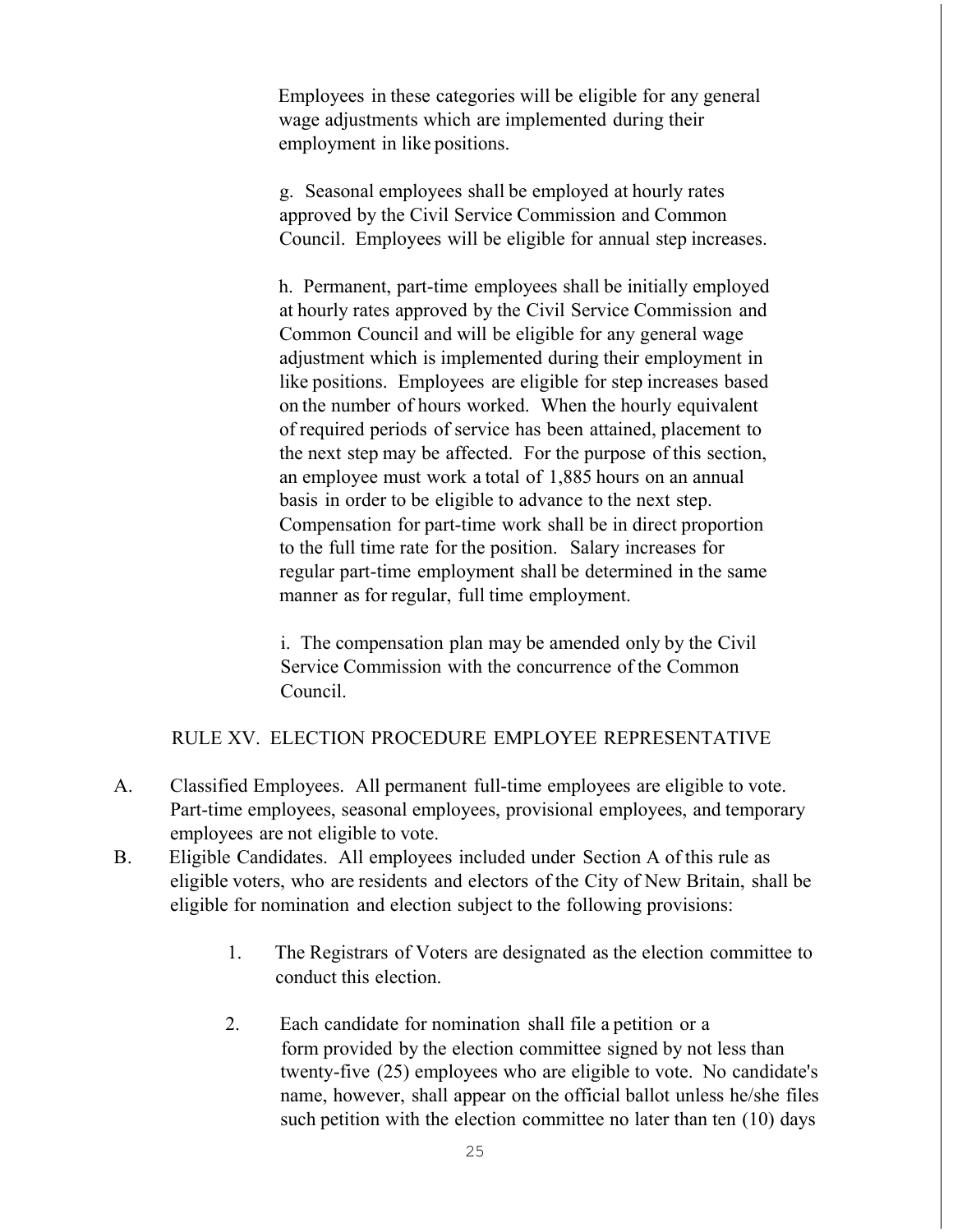before the date of the election.

- 3. The members of the election committee together with the Director of Human Resources shall determine the eligibility of each candidate's petition by comparing the names of the signers thereof with the list of employees in the classified service as certified under Section A, Rule XVI.
- C. Petitions. Official petitions prepared by the election committee will be available at the office of the Registrars of Voters twenty (20) days before the date of election.
- D. Filing of Petitions. All nominating petitions must be filed with the election committee no later than ten (10) days before the date of election.
- E. Withdrawal. Any candidate desiring to withdraw from the election must notify the election committee in writing before the date of election.
- F. Ballots. The names of all candidates filing petitions in accordance with the rules as stated herein shall appear on the official ballot in the alphabetical order of their surnames.
- G. Election.
	- 1. The election committee shall appoint such disinterested persons as moderators and assistants as may, in their judgment, be necessary for the proper conduct of this election.
	- 2. No official or other person shall during the hours of the election within the limits of the enclosure where the balloting is being conducted, solicit or seek to influence the vote of any individual either for or against any candidate, nor shall any person assist or offer to assist any voter in the preparation of his ballot unless appointed by the Moderator for this express purpose.
	- 3. Each eligible voter shall vote for only one candidate.
	- 4. Voting will be conducted in an area designated by the election committee between the hours of 7:30 A.M. and 7:30 P.M. on the date of election.
	- 5. The ballot boxes or voting machines shall remain locked and sealed until opened by the election committee or other representatives; and the Moderator and his assistants shall proceed to count the ballots. Each candidate may be present or have one representative at the counting of the ballots.
	- 6. Final decisions on all contested ballots shall be made by the Registrars of